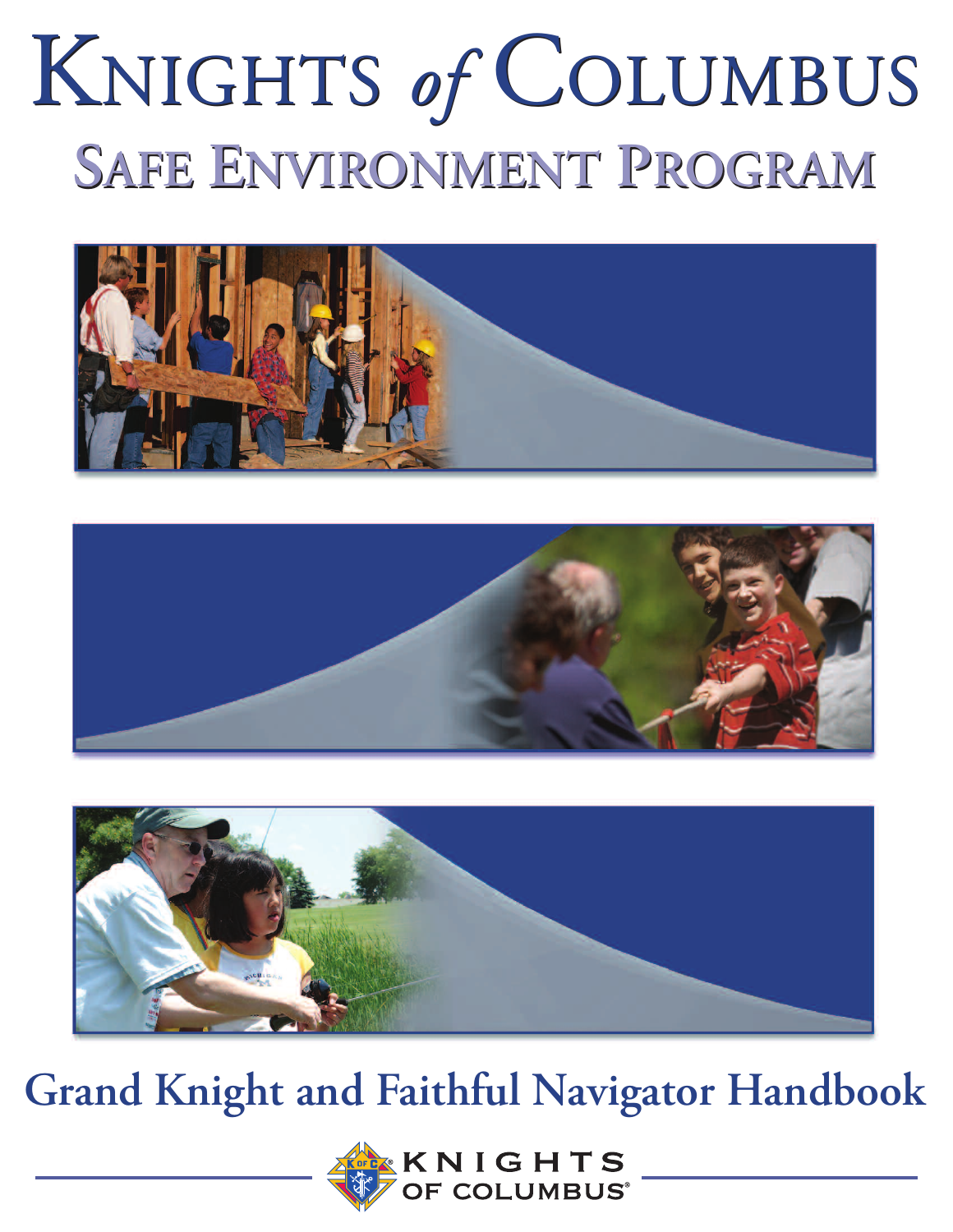# **Daily Devotion to the Holy Spirit**

Holy Spirit, I ask of you the gift of **wisdom** for a better understanding of you and of your divine perfection.

I ask of you the gift of **intellect** for a better understanding of the essence of the mysteries of the Holy Faith.

Give methe gift of **knowledge** so that I may know how to orient my life in accordance with the principles of faith.

Give me the gift of **counsel** so that in all things I can seek counsel from you and can always find it in you.

Give me the gift of **strength** so that no fear or earthly motivations can take me away from you.

Give me the gift of **piety** so that I can always serve your majesty with filial love.

Give methe gift of the**fear of God** so that no fear orearthly motivations can take me away from you.

Amen.

This prayer to the Holy Spirit was given to St. John Paul II by his father as a child. St. John Paul II remained faithful to his father's prayer until the last days of his life, praying it each day.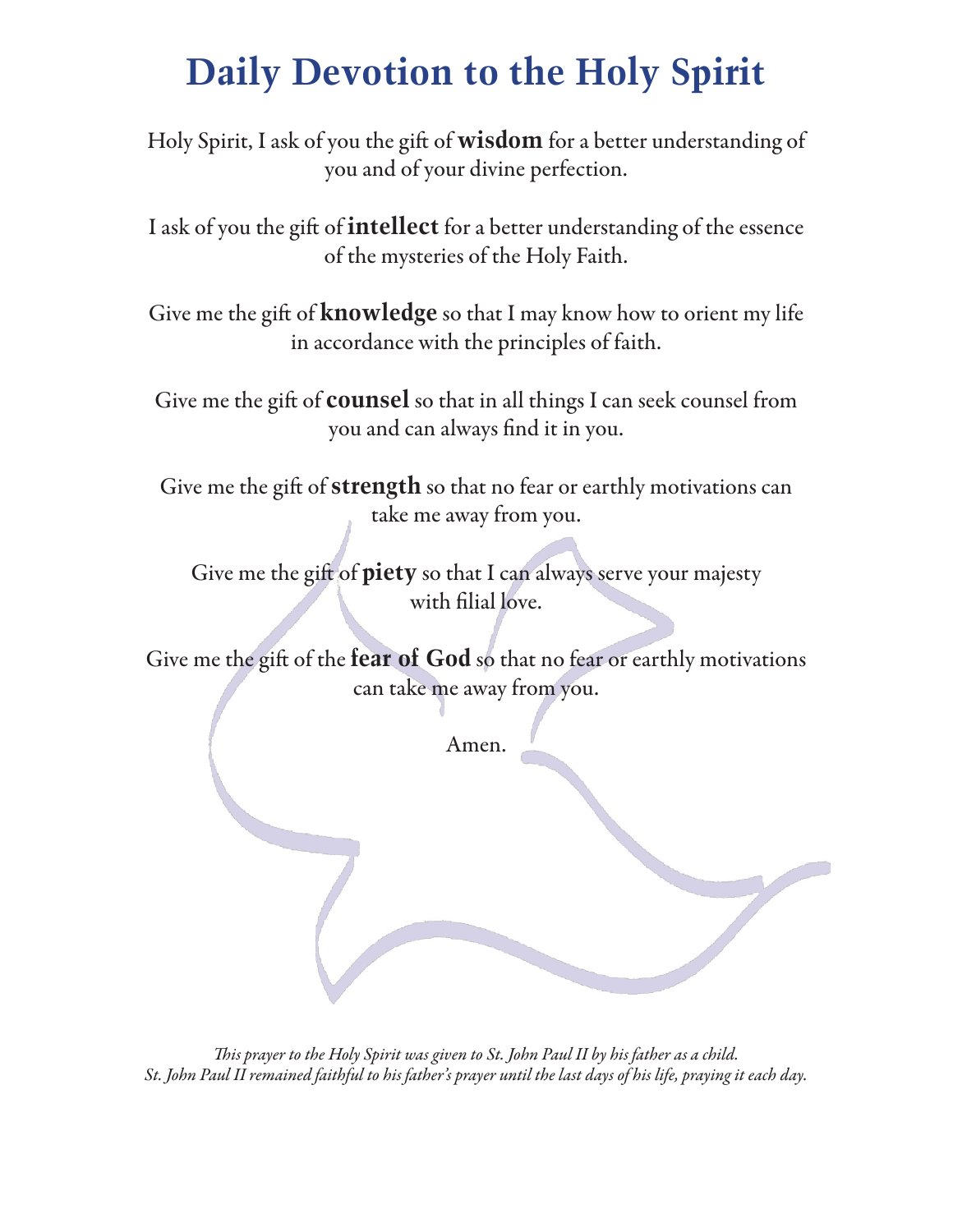# **Foreword**

Throughout its history, Knights of Columbus has promoted Christian family life in all its initiatives and programs, including those serving children and youth. Recognizing that children are a precious gift and "the living reflection" of familial love, their safety and well-being is the greatest priority in Knights of Columbus youth programs and activities. 1

The Knights of Columbus Safe Environment Program protects young people against risks of abuse and neglect. The Safe Environment Program consists of a thorough youth leader screening process, child abuse awareness training, and a robust reporting procedure in the event of possible misconduct.

All of us understand that our public and private conduct can inspire and motivate, as well as scandalize and undermine, young people's faith. Today, it is not enough to "evangelize ... only by word"; it is also imperative to evangelize " in the strength of living love."2 Only then can we be assured that the family — the "domestic church" — and our parish communities can grow in God's love. The Knights of Columbus Safe Environment Program helps provide such assurances. Knights of Columbus strongly encourages all those who are committed to the social, intellectual, civil and spiritual growth of young people to complete Knights of Columbus Safe Environment Program requirements.

Fraternally,

J. K. Kulisson

Carl A. Anderson, Supreme Knight

Pope John Paul II, On the Family: Apostolic Exhortation, Familiaris Consortio, of His Holiness Pope John Paul II to the Episcopate, to the Clergy and to the Faithful of the Whole Catholic Church Regarding the Role of the Christian Family in the Modern World, 14, 1981.

<sup>2</sup> http://www.vatican.va/holy\_father/john\_paul\_ii/apost\_exhortations/documents/hf\_jp-ii\_exh\_19811122\_familiaris-consortio\_en.html (last visited October 28, 2014)<br><sup>2</sup> Pope Benedict XVI, *Homily of His Holiness Pope Benedict* 

documents/hf\_ben-xvi\_hom\_20120603\_milano\_en.html (last visited October 28, 2014)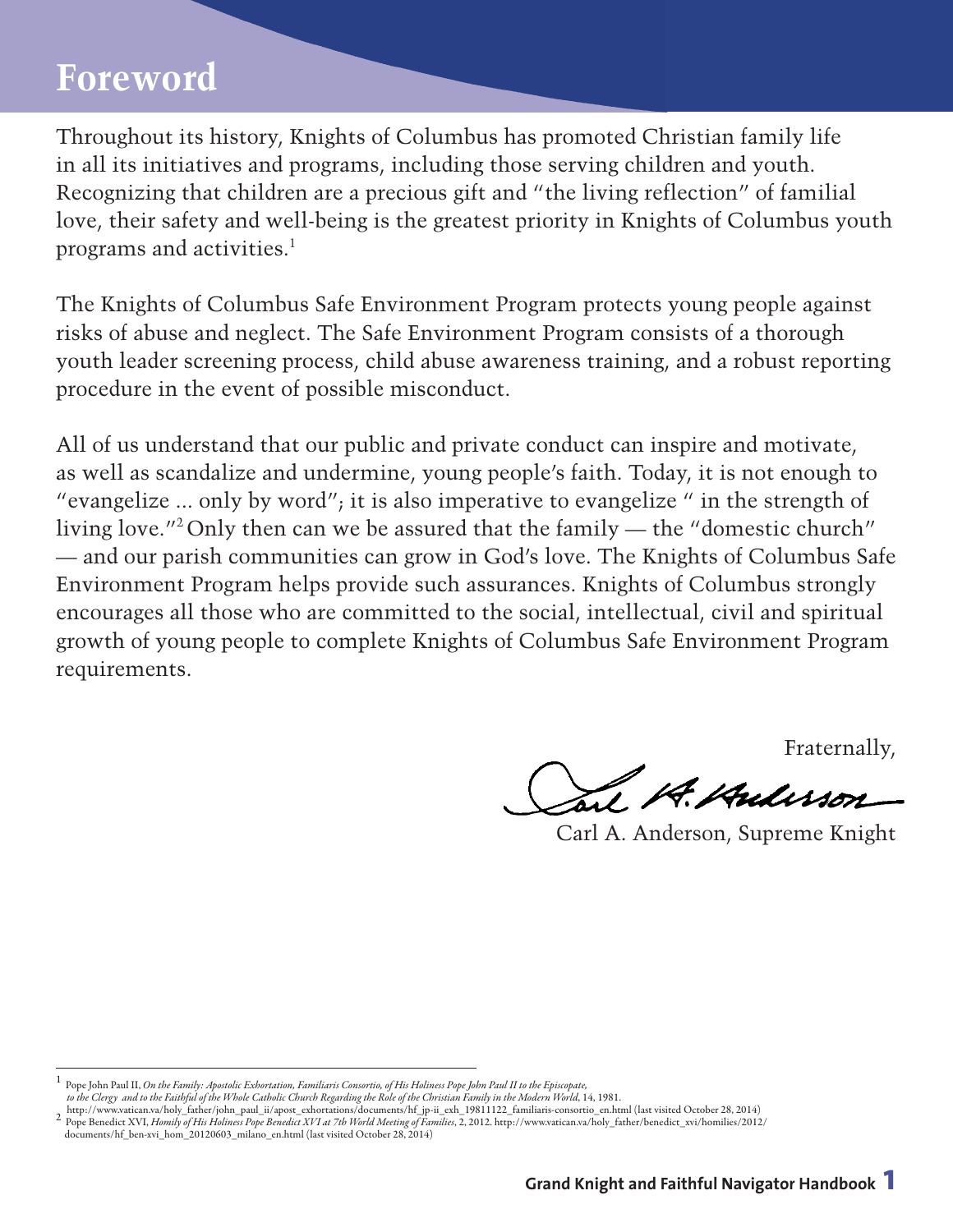# **Contents**

| 1. |     |                                                                        |  |
|----|-----|------------------------------------------------------------------------|--|
| 2. |     |                                                                        |  |
|    | 2.1 |                                                                        |  |
|    | 2.2 |                                                                        |  |
|    |     |                                                                        |  |
|    |     |                                                                        |  |
|    |     |                                                                        |  |
|    |     |                                                                        |  |
|    |     |                                                                        |  |
|    |     |                                                                        |  |
|    |     |                                                                        |  |
|    | 2.3 |                                                                        |  |
|    |     |                                                                        |  |
|    |     |                                                                        |  |
|    | 2.4 |                                                                        |  |
|    |     |                                                                        |  |
|    |     |                                                                        |  |
|    |     |                                                                        |  |
|    |     |                                                                        |  |
|    |     |                                                                        |  |
|    |     |                                                                        |  |
|    |     |                                                                        |  |
|    |     |                                                                        |  |
| 3. |     |                                                                        |  |
|    | 3.1 | Knights of Columbus Youth Leader Prerequisites 10                      |  |
|    | 3.2 |                                                                        |  |
|    | 3.3 |                                                                        |  |
|    | 3.4 |                                                                        |  |
|    |     |                                                                        |  |
|    |     | 3.4.2 Red Flags to Watch for During Youth Leader In-Person Interview11 |  |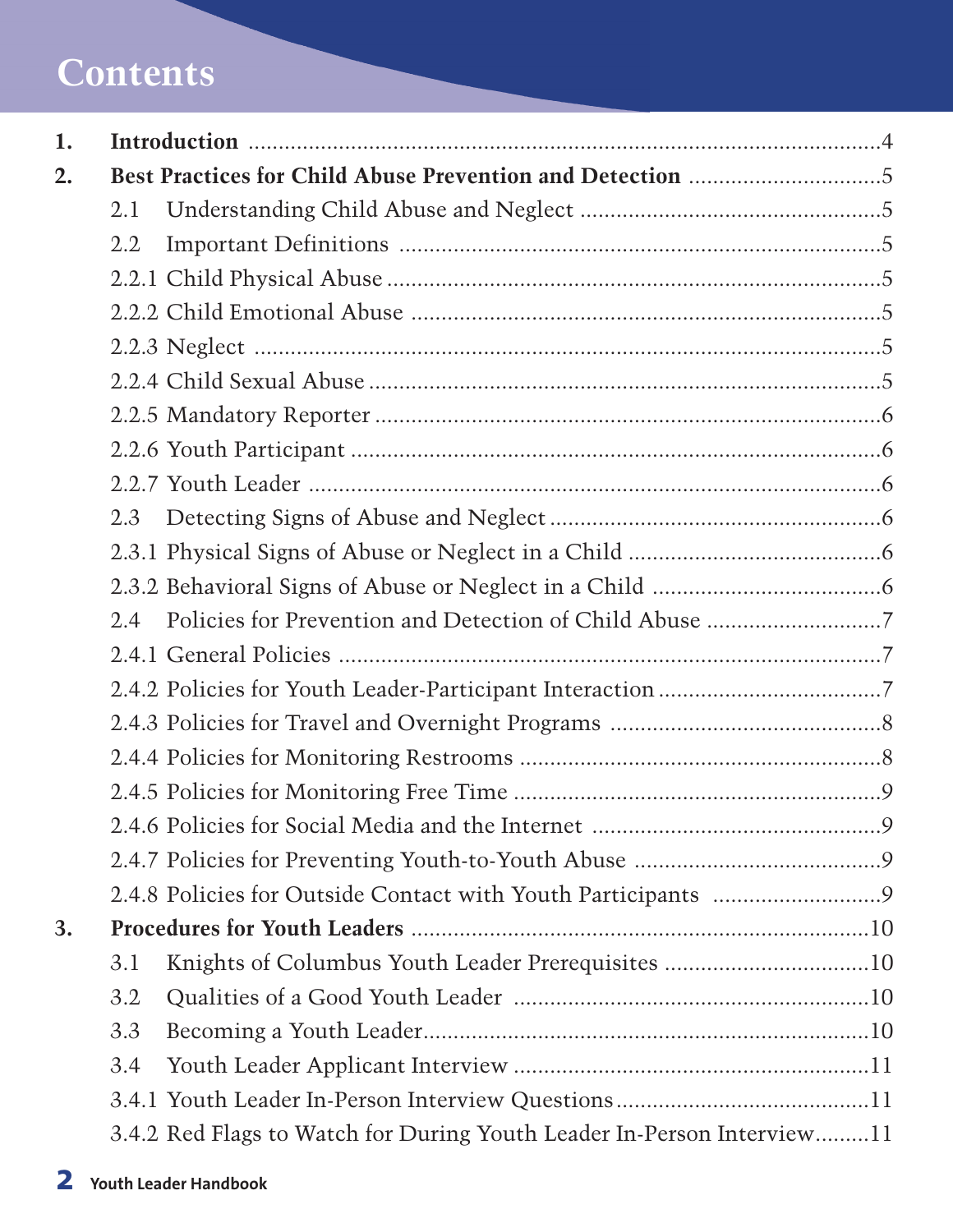|    |     | 3.4.3 Reference Interview Questions: Professional Relationships 12    |  |
|----|-----|-----------------------------------------------------------------------|--|
|    |     | 3.4.4 Reference Interview Questions: Personal Relationships 12        |  |
|    |     |                                                                       |  |
|    | 3.5 |                                                                       |  |
|    | 3.6 |                                                                       |  |
|    |     | 3.6.1 Youth Leaders Must Comply with Diocesan Requirements 13         |  |
|    |     |                                                                       |  |
|    |     | 3.6.3 Grand Knight and Faithful Navigator to Monitor Youth Leaders 13 |  |
| 4. |     |                                                                       |  |
|    | 4.1 |                                                                       |  |
|    |     |                                                                       |  |
|    |     |                                                                       |  |
|    | 4.2 |                                                                       |  |
|    | 4.3 |                                                                       |  |
|    |     | 4.3.1 Grand Knight and Faithful Navigator are Mandatory Reports 15    |  |
|    |     |                                                                       |  |
|    | 4.4 | Contact Information for Additional Reporting Agencies15               |  |
|    |     |                                                                       |  |
|    |     |                                                                       |  |
|    |     | From the United States Conference of Catholic Bishops 16              |  |
|    |     |                                                                       |  |
|    |     |                                                                       |  |
|    |     |                                                                       |  |
|    |     |                                                                       |  |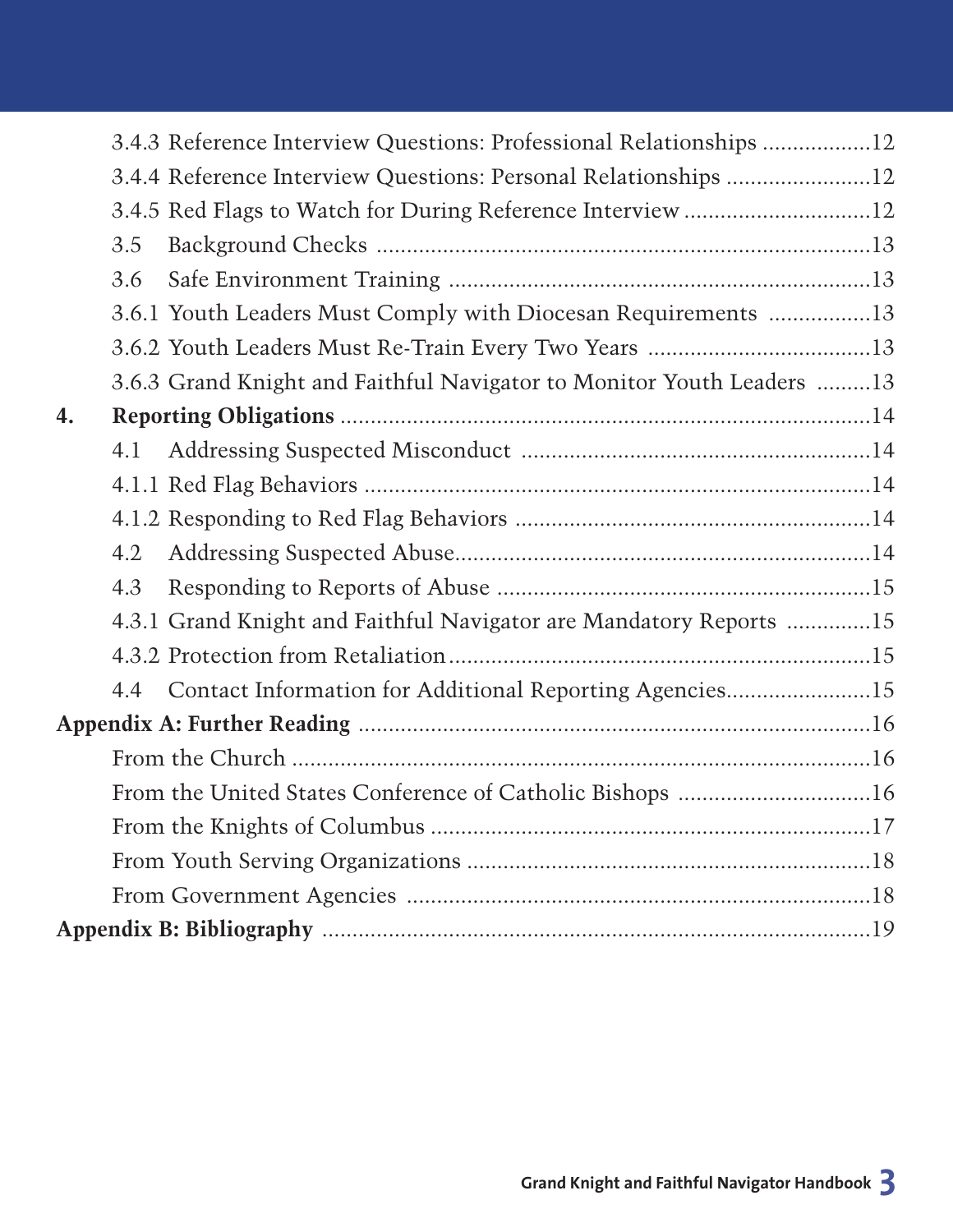# **1. Introduction**

Abuse and neglect are significant dangers to young people. In response to these dangers, Knights of Columbus has implemented a Safe Environment Program for the protection of young people participating in Knights of Columbus programs. The safety and well-being of all youth served through Knights of Columbus programs is of the highest importance to the Order.

Grand Knights and Faithful Navigators have a special role in protecting youth participating in Knights of Columbus programs. Grand Knights and Faithful Navigators should take time to familiarize themselves with the important policies, procedures and best practices regarding child abuse prevention and detection, and the procedures to report suspected abuse that are presented in this handbook.

#### **Best Practices for Child Abuse Prevention and Detection**

Best practices for prevention and detection of child abuse help prevent instances of misconduct and promote awareness of the signs of child abuse. All fraternal leaders, including those working with a Squire circle, must be trained in Knights of Columbus Safe Environment Program policies and procedures. Online training and this Grand Knight and Faithful Navigator Handbook are the tools Knights of Columbus uses to train fraternal leaders and others for their work with young people.

#### **Youth Leader Selection**

The procedures by which Knights of Columbus Youth Leaders are selected ensure that only those Knights best suited to work with young people do so. Knights of Columbus Safe Environment Program policies and procedures prepare fraternal leaders for the important responsibilities that come with their role. Background checks, in-person applicant interviews and telephone interviews with references form a robust youth leader screening process.

#### **Reporting Obligations**

All fraternal leaders are required to report all suspected instances of abuse or misconduct. All members of Knights of Columbus who have a reasonable basis to believe that there may be abuse taking place in a Knights of Columbus program should always report such information to local law enforcement.

**If you suspect or know of abuse, immediately notify local law enforcement and call the Knights of Columbus Safe Environment Hotline at 1-844-KOFC-SAFE (1-844-563-2723)**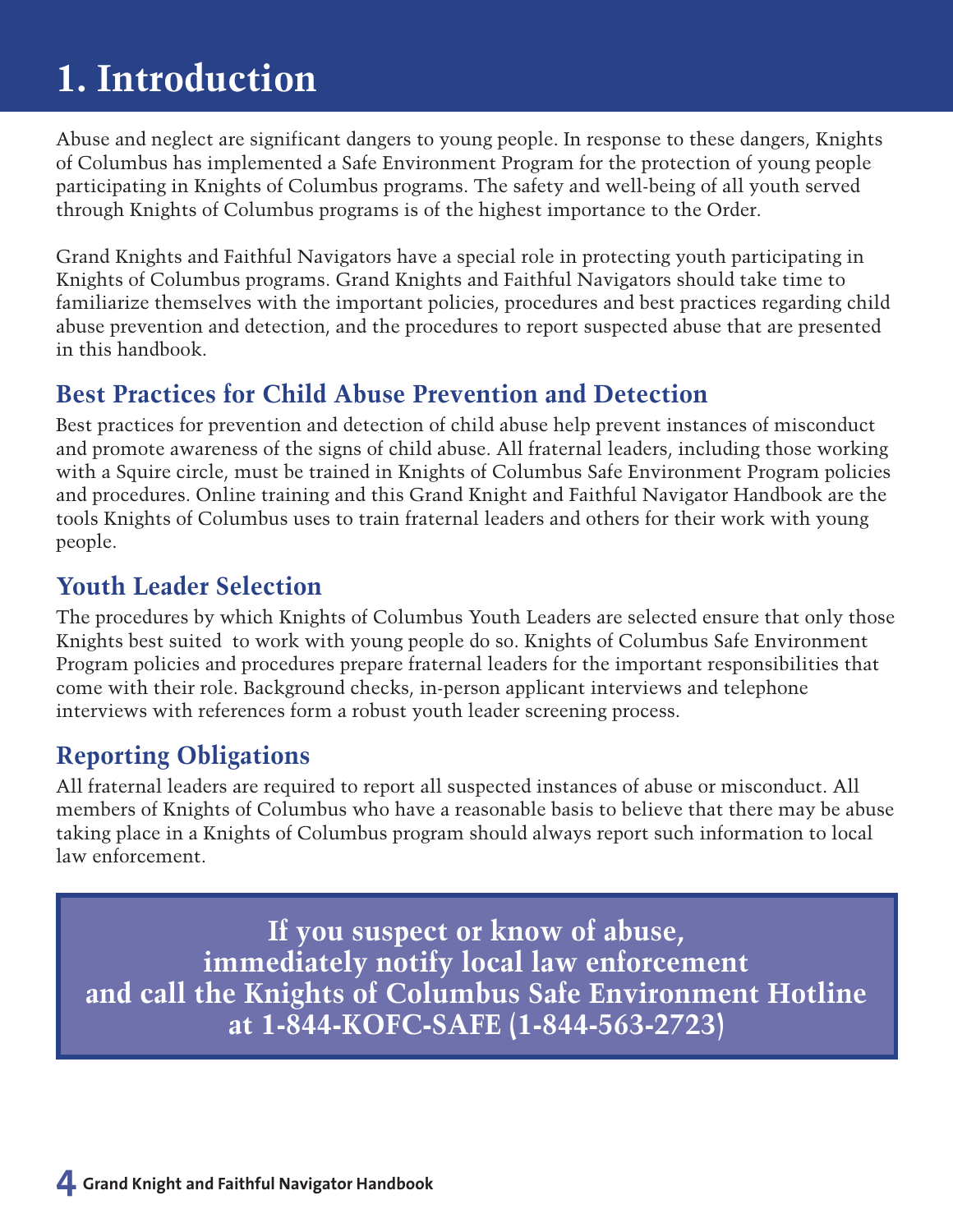# **2. Best Practices for Child Abuse Prevention and Detection**

All fraternal leaders must have a clear understanding of the responsibilities that come with their important roles, including their part in guarding against the risks and dangers of child abuse and neglect.

Best practices for child abuse prevention and detection help to explain this complicated issue and present ways to protect against it during all Knights of Columbus programs and activities.

# **2.1 Understanding Child Abuse and Neglect**

Child abuse is a complicated issue with many facets. Child abuse is a serious moral and criminal offense that, although sometimes difficult to detect, is a real and pervasive problem in all parts of the world. Among all forms of child abuse, sexual abuse may be the most easily hidden and yet be in plain sight. Here are some sobering statistics:

- One in four girls and one in six boys are abused sexually before age 18.
- Three out of four adolescents that were abused knew their abuser well.<sup>4</sup>
- Parents, family members, friends of the parents and other caretakers can all be abusers.<sup>5</sup>
- Thirty-two percent of perpetrators who were returned to the streets abused again. <sup>6</sup>
- In 2012 alone, 3.8 million reports of child abuse were made in the United States.<sup>7</sup>

### **2.2 Important Definitions**

- **2.2.1 Child Physical Abuse** Purposeful infliction of physical injury caused by hitting, throwing, burning, choking or otherwise harming a child by use of force.
- **2.2.2 Child Emotional Abuse** Non-physical infliction of emotional harm upon a child that includes constant threats, criticism, rejection and withheld love and support that impedes a child's development.
- **2.2.3 Neglect** The failure of parents or caregivers to provide for a child's basic needs, including food, shelter, medical treatment, and personal safety.
- **2.2.4 Child Sexual Abuse** Any act that exploits a minor (person under 18 years of age) for the sexual gratification of another. These behaviors include, but are not limited to:

### **Non-Touching**

- **Inappropriate Speech:** innuendo, vulgar or obscene language, sexually graphic stories and jokes, etc.
- **Pornography**: immodest, sexually graphic or obscene printed images, photos or text, videos, video games, CDs, DVDs, movies, TV shows, web pages, song lyrics, etc.
- **Child Pornography**: pornography featuring children under the age of 18.

 $^3$  World Health Organization, *World report on violence and bealth: summary*, 2002.<br>  $^4$  Center for Disease Control and Prevention, *Adverse Childhood Experiences Study: Data and Statistics*, 2005.<br>  $^5$  U.S. Departmen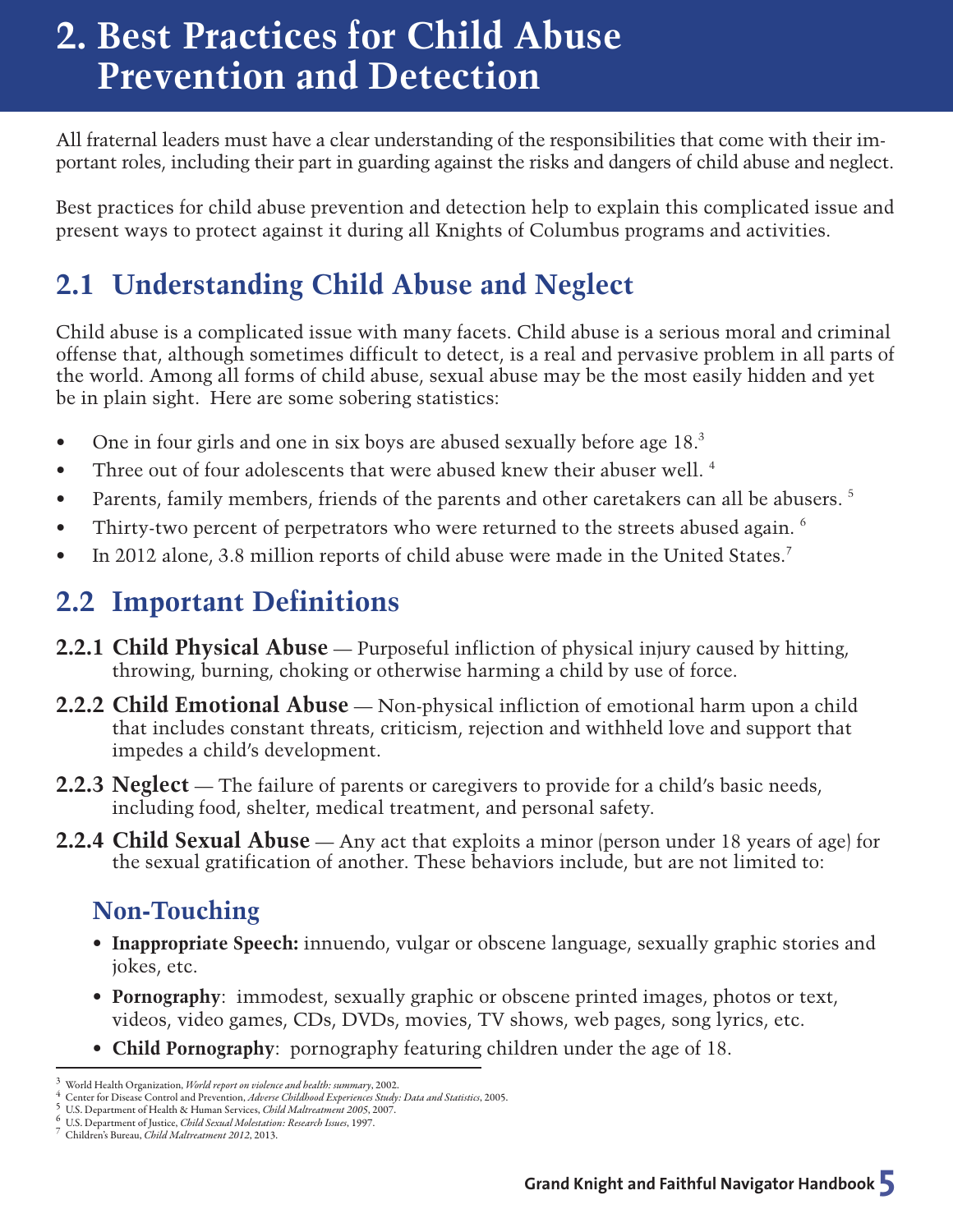- **Voyeurism**: observing unsuspecting persons in private settings for sexual gratification.
- **Exhibitionism**: indecent exposure.

### **Touching**

- Unwanted or forced displays of affection.
- Inappropriate touching of the genital area, groin, anus, inner thighs, buttocks or breasts, or other areas of the body.
- A request for or forced touching of the adult's intimate parts.
- Sexual relations with a person under 18 years of age.
- **2.2.5 Mandatory Reporter** A person who, because his or her work involves regular contact with children, is mandated by law to report suspected child abuse or neglect. Most states designate educators, professional caregivers, clergy, medical workers, etc. as mandatory reporters.

### **All Knights of Columbus Youth Leaders and Officers are Mandatory Reporters**

- **2.2.6 Youth Participant** Any person under the age of 18 years present at or participating in Knights of Columbus sponsored programming.
- **2.2.7 Youth Leader** Any knight who has substantial and sustained contact with youth through a council sponsored youth group, Squire Circle or Boy Scout Troop.

# **2.3 Detecting Signs of Abuse and Neglect**

There are many signs and symptoms of child abuse and neglect. A victim of abuse may display one or many of these signs. One of these symptoms on its own does not necessarily point to child abuse and neglect. A child who shows a few or many of these symptoms is more likely to be a victim of abuse.

#### **2.3.1 Physical Signs of Abuse or Neglect in a Child**

- $\bullet$  Loss of appetite, trouble eating or swallowing.
- $\bullet$  Chronic stomach illness with no identifiable cause.
- $\blacklozenge$  Cutting, burning or otherwise hurting oneself.
- $\blacklozenge$  Bruises, rashes, cuts, limping, multiple or unexplained injuries.
- $\bullet$  Complaining of hunger.
- Constantly being dressed in dirty, old or inadequate clothing for the season.<br>• Displaying obvious signs of poor hygiene.
- Displaying obvious signs of poor hygiene.
- $\blacklozenge$  Pain, itching, bleeding, fluid or rawness of the private body part.
- Trouble sitting.

#### **2.3.2 Behavioral Signs of Abuse or Neglect in a Child**

- Changes in toileting habits.
- $\blacklozenge$  Older child acting like a younger child or infant: thumb sucking, clinging, etc.
- $\blacklozenge$  Nightmares, fear of going to bed or other sleep disturbances, such as bed wetting.
- 
- ◆ Fear of certain people or activities.<br>
→ Talking about a new older youth or<br>
→ Suddenly having money or new toy Talking about a new older youth or adult friend.
- Suddenly having money or new toys, games, clothing or electronics.
- ◆ Refusing to talk about a secret he/she has with an older youth or adult.<br>◆ Inappropriate sexual activity, an unusual interest in sexual matters or k
- Inappropriate sexual activity, an unusual interest in sexual matters or knowledge of sexuality beyond a child's maturity.

#### **6 Grand Knight and Faithful Navigator Handbook**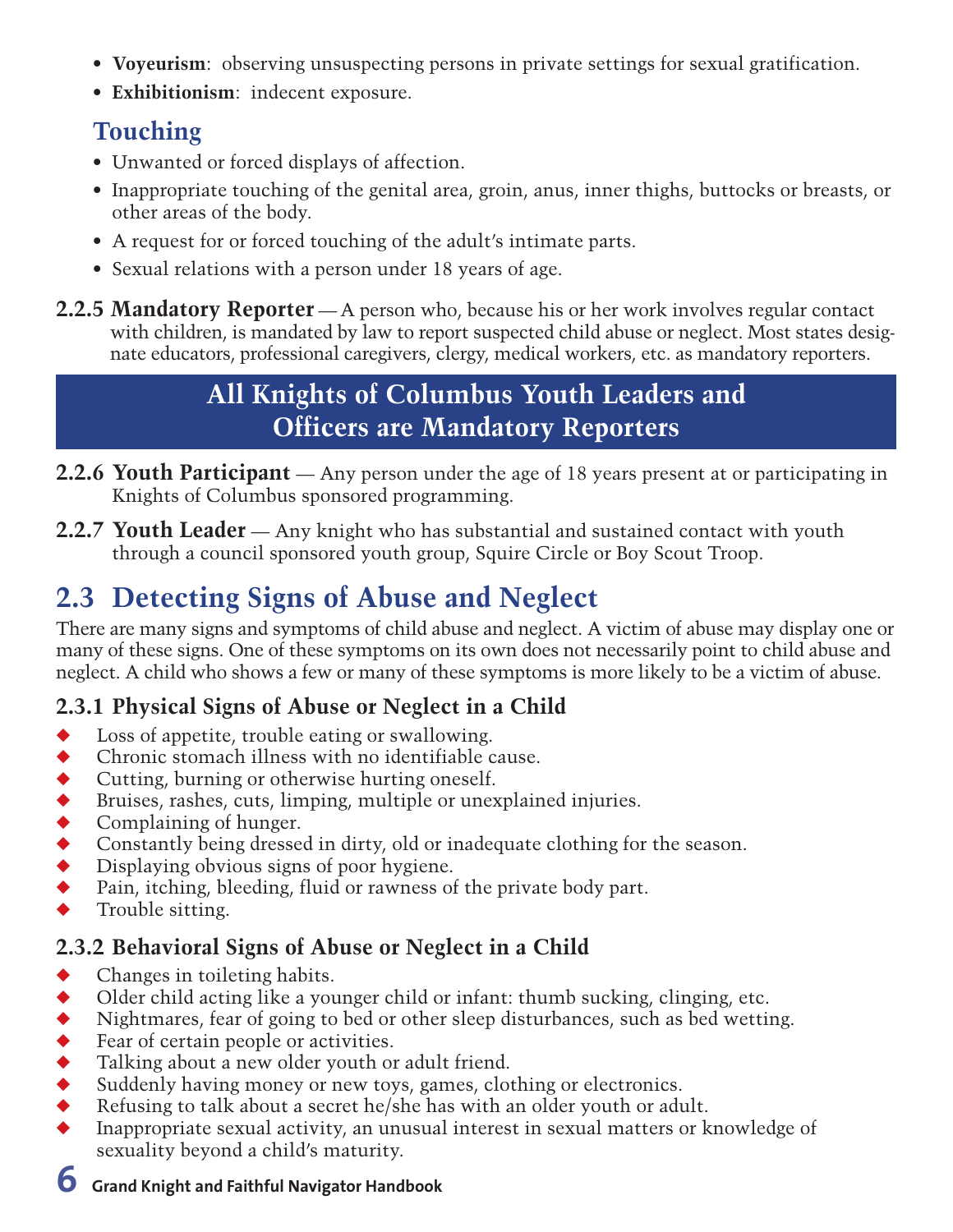- New words for private body parts.
- Sudden academic and/or behavioral problems at school.
- Significant behavioral changes, extreme mood swings, withdrawal, fearfulness or aggressive acting out.
- Difficulty paying attention.

# **2.4 Policies for Prevention and Detection of Child Abuse**

Grand knights and faithful navigators should make it clear to youth leader applicants that during all youth programs, youth leaders take on important responsibilities for the proper care of young people. Each young person's well-being is always the top priority during youth programs. Grand knights and faithful navigators must impress upon youth leaders that they must always guard against even the appearance of any impropriety. To ensure youth leaders hold themselves to the highest standard of care, Knights of Columbus Safe Environment Program policies and procedures should be followed at all times.

#### **2.4.1 General Policies**

- Youth leaders should never supervise youth participants alone. At least two youth leaders should be present at every program and activity.
- Youth leaders, when counseling a youth participant, should always be in the same room as others or visible to others.
- Youth leaders should not give gifts to youth participants without approval from their grand knight or faithful navigator, as well as notification of the parent(s).
- Youth leaders should always be aware of other adults present at Knights of Columbus youth programs and they must be alert for signs of possible misconduct.
- Youth leaders should notify their grand knight or faithful navigator and/or call the Knights of Columbus Safe Environment Hotline at 1-844-KOFC-SAFE when they recognize a policy violation or other possible misconduct that may impact child safety.
- Youth leaders should make all programs and activities open to parents and guardians.
- Youth leaders should not initiate, encourage or engage in one-on-one contact with youth participants outside of sanctioned Knights of Columbus programs and activities.

#### **2.4.2 Policies for Youth Leader-Paricipant Interaction**

| <b>Appropriate Physical Interactions</b>                      |                                                                                                                                                                                                                                                                     |                                                | <b>Inappropriate Physical Interactions</b>                                                                                                                                                                                                                                                                                                                                 |  |  |
|---------------------------------------------------------------|---------------------------------------------------------------------------------------------------------------------------------------------------------------------------------------------------------------------------------------------------------------------|------------------------------------------------|----------------------------------------------------------------------------------------------------------------------------------------------------------------------------------------------------------------------------------------------------------------------------------------------------------------------------------------------------------------------------|--|--|
| $\Box$<br>$\Box$<br>□<br>$\Box$<br>$\Box$<br>$\Box$<br>$\Box$ | Side hugs<br>Shoulder-to-shoulder or "temple" hugs<br>Pats on the shoulder or back<br>Handshakes<br>High-fives and hand slapping<br>Verbal praise<br>Pats on the head when culturally<br>appropriate<br>Touching hands, shoulders and arms<br>Arms around shoulders | □<br>$\Box$<br>$\Box$<br>П<br>⊓<br>$\Box$<br>⊓ | Full-frontal hugs<br><b>Kisses</b><br>Showing affection in isolated area<br>Lap sitting<br>Wrestling<br>Piggyback rides<br>Tickling<br>Any type of massage given by or to a<br>youth<br>Any form of affection that is unwanted<br>by the youth or staff or volunteer<br>Compliments relating to physique or<br>body development<br>Touching bottom, chest or genital areas |  |  |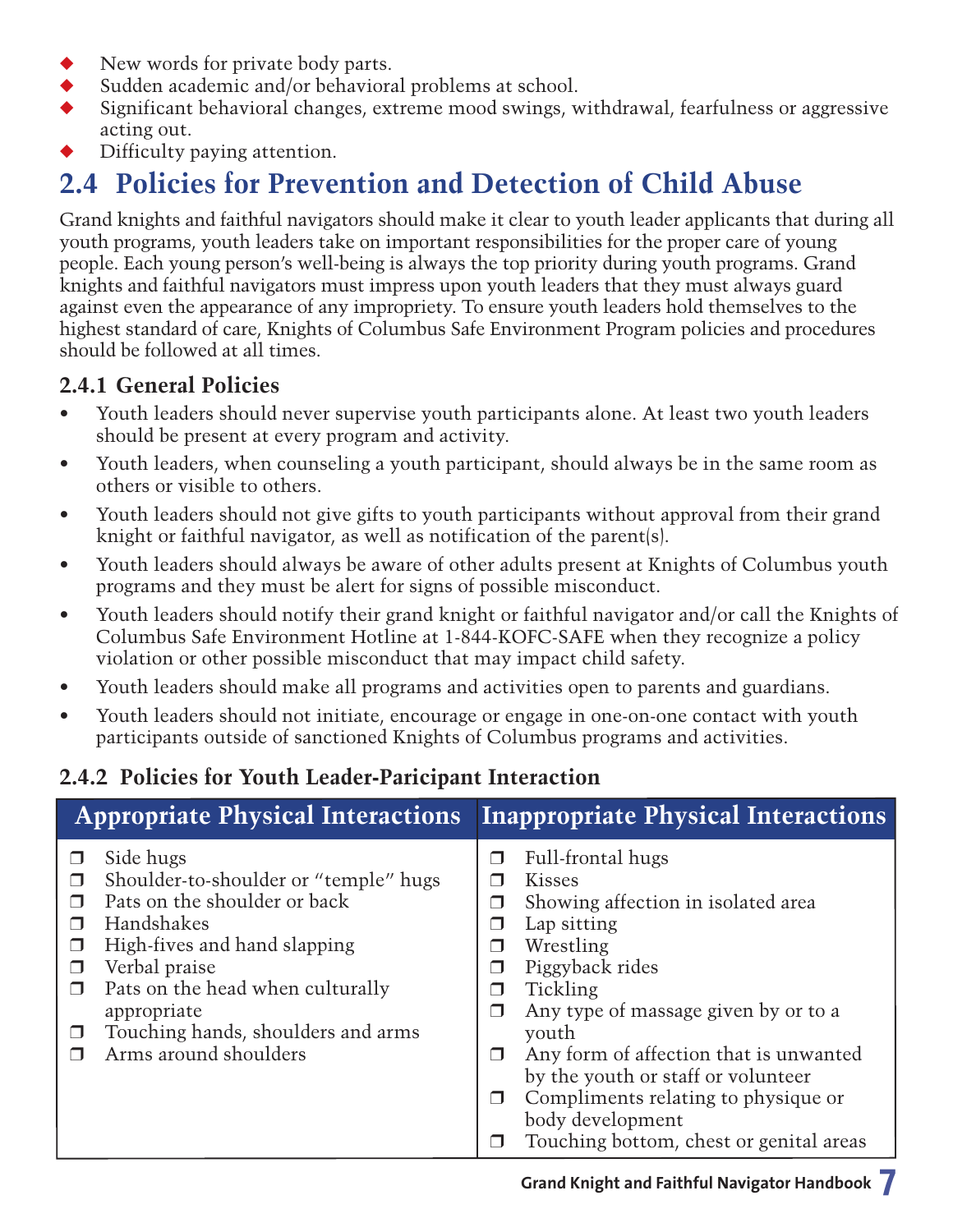| <b>Appropriate Verbal Interactions</b> |                                                                        |                                               | <b>Inappropriate Verbal Interactions</b>                                                                                                                                                                                                                                                                                                                                       |  |  |
|----------------------------------------|------------------------------------------------------------------------|-----------------------------------------------|--------------------------------------------------------------------------------------------------------------------------------------------------------------------------------------------------------------------------------------------------------------------------------------------------------------------------------------------------------------------------------|--|--|
|                                        | Positive reinforcement<br>Appropriate jokes<br>Encouragement<br>Praise | <b>Talent</b><br>$\Box$<br>П<br>⊓<br><b>I</b> | Name-calling<br>Discussing sexual encounters or in any<br>way involving youths in the personal<br>problems or issues of staff and volunteers<br>Secrets<br>Cursing<br>Off-color or sexual jokes<br>Shaming<br>Belittling<br>Derogatory remarks<br>Harsh language that may frighten,<br>threaten or humiliate youths<br>Derogatory remarks about the youth or<br>his/her family |  |  |

#### **2.4.3 Policies for Travel and Overnight Programs**

- Youth leaders should make all programs and activities open to parents and guardians.
- Youth leaders, other than the youth participant's parent or guardian, should not share a sleeping area with a youth participant.
- All off-site and overnight activities must be pre-approved by a grand knight or faithful navigator, and the parents.
- Youth leaders should always protect their own privacy while showering, dressing, sleeping and toileting.
- Youth leaders should always respect youth participants' privacy while showering, dressing, sleeping and toileting. Youth leaders should not enter rest room, dressing or sleeping facilities when in use by youth participants, except in cases of a dire safety or health concern.
- Youth leaders should enforce curfews with a room check conducted by two youth leaders, both male or both female, as appropriate.
- Youth leaders should not allow youth participants to have members of the opposite sex, except a parent, in their sleeping area at any time.

#### **2.4.4 Policies for Monitoring Restrooms**

- Youth leaders should be aware that most incidents of youth-to-youth abuse occur in restrooms, and they should conduct frequent restroom checks.
- Youth leaders should scan restrooms before allowing youth to enter.
- Youth leaders should never allow fewer than three youth participants to travel to a restroom facility together.
- Youth leaders should allow only as many youth as there are restroom stalls to use the restroom at the same time.
- Youth leaders should avoid sending youth of different ages into restrooms at the same time.
- Youth leaders should remain within earshot of restrooms while in use by youth.
- Youth leaders should require youth to ask permission before using a single-stall restroom or restroom out of earshot of the group.
- Youth leaders should not use restrooms at the same time as youth.
- **8 Grand Knight and Faithful Navigator Handbook**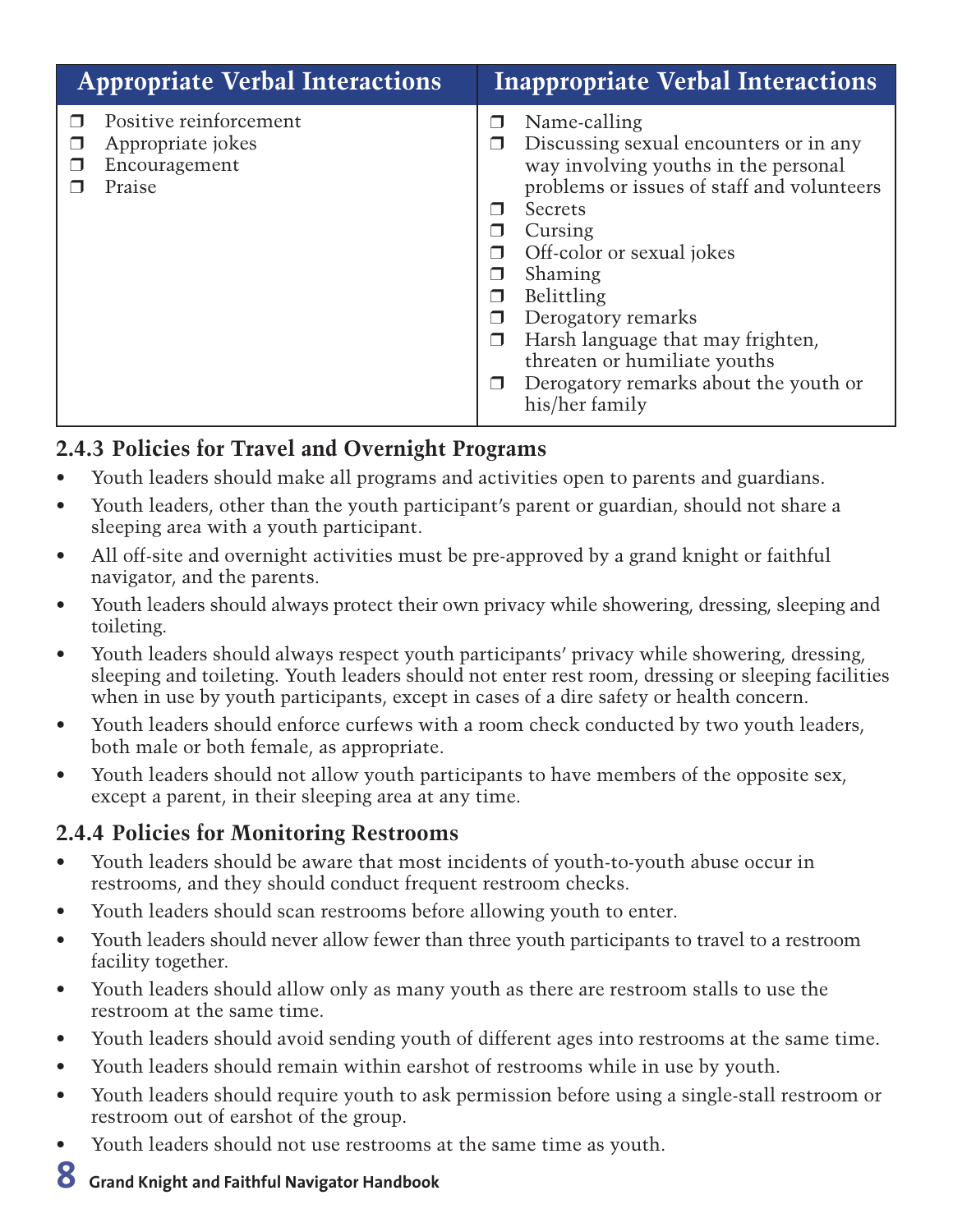#### **2.4.5 Policies for Monitoring Free Time**

- Youth leaders should require youth to remain within their line of sight.
- At least two youth leaders should supervise youth at all times.
- Youth leaders should conduct periodic check-ins and sweeps of entire activity area.

#### **2.4.6 Policies for Social Media and the Internet**

- Youth leaders should only communicate via email or home (not cell) phone with youth participants.
- Youth leaders should limit all communication with youth participants to Knights of Columbus youth programs-related topics.
- Youth leaders should copy parents or guardians on all email and phone communications with youth participants.
- Youth leaders should never encourage youth participants to contact them via text message or on any other social media platform.
- Youth leaders should never send inappropriate, vulgar or pornographic material to youth participants via email, text message, chat, bulletin board or other social media platform.

#### **2.4.7 Policies for Preventing Youth-to-Youth Abuse**

- Youth leaders should always supervise youth in order to mitigate risk of youth-to-youth abuse.
- Youth leaders should not leave an older youth alone and in charge of younger youth.
- Youth leaders should strictly prohibit hazing inside or outside of youth programs and activities.
- Youth leaders should strictly prohibit bullying, including but not limited to, derogatory name calling, singling out one youth for different treatment, ridicule or humiliation.
- Youth leaders should strictly prohibit games such as "Truth or Dare."
- Youth leaders should consistently document and report all instances of bullying, hazing, inappropriate sexualized behavior and suspected abuse between youth.

#### **2.4.8 Policies for Outside Contact with Youth Participants**

Many cases of organizational abuse occur off-site and outside of regularly scheduled activities. This contact outside of regularly scheduled activities may put everyone at increased risk. Knights of Columbus strongly recommends that youth leaders do not have outside contact with youth participants. However, if off-site contacts are unavoidable, Knights of Columbus has determined that the following forms of outside contact are appropriate and inappropriate:

| <b>Appropriate Outside Contact</b> |                                                                                                                                                               |  | <b>Inappropriate Outside Contact</b>                                                                                                                                                                                                                                           |  |  |
|------------------------------------|---------------------------------------------------------------------------------------------------------------------------------------------------------------|--|--------------------------------------------------------------------------------------------------------------------------------------------------------------------------------------------------------------------------------------------------------------------------------|--|--|
|                                    | Taking groups of youths on an outing<br>Attending sporting activities with groups of youths<br>Attending functions at a youth's home, with parents<br>present |  | Taking one youth on an outing without the<br>parents' written permission<br>Visiting one youth in the youth's home, without a<br>parent present<br>Entertaining one youth in the home of staff or<br>volunteers<br>A lone youth spending the night with staff or<br>volunteers |  |  |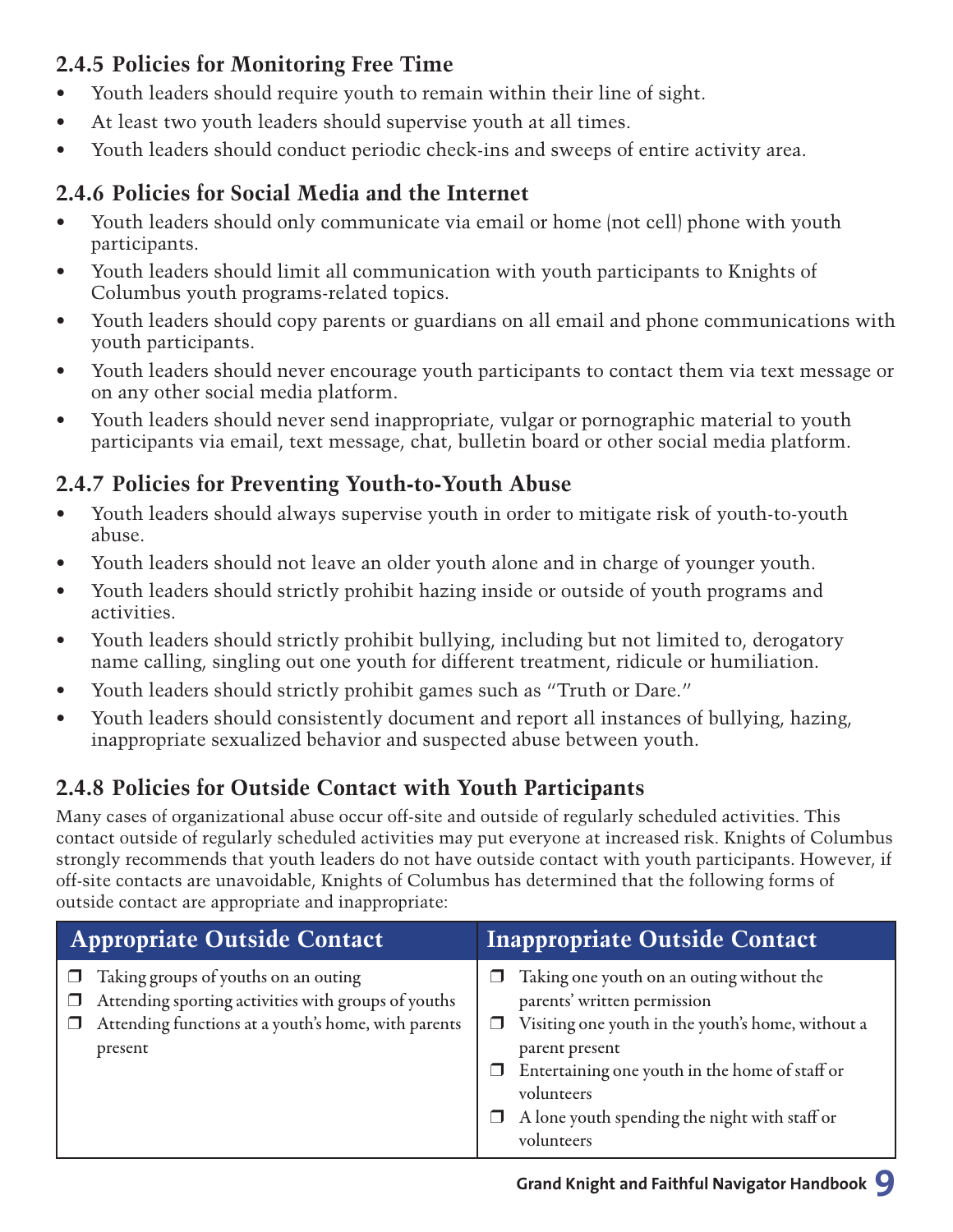# **3. Procedures for Selecting Youth Leaders**

#### **3.1 Knights of Columbus Youth Leader Prerequisites**

- Be a practical Catholic in union with the Holy See.
- Be a member in good standing of a Knights of Columbus council or assembly.
- Be at least 21 years of age.

#### **3.2 Qualities of a Good Youth Leader**

As well as meeting Knights of Columbus Youth Leader prerequisites, all youth leader applicants should exhibit the following qualities to ensure they are well suited to work with youth:

- Youth leaders should be strongly formed in the Catholic faith and exhibit such formation in their words and actions.
- Youth leaders must recognize that their personal conduct can inspire and motivate young people, as well as scandalize and undermine young people's faith.
- Youth leaders must respect the trust that youth, parents and the Knights place in them.
- Youth leaders must always place the safety and well-being of young people above all else during programs and activities.

#### **3.3 Becoming a Youth Leader**

**Grand knights and faithful navigators should direct all members who are elected or appointed to become youth leaders to complete the following application procedure:**

- **1. Complete a** *Youth Leader Application* **#4348 found online at:** http://www.kofc.org/un/en/forms/circle/youthleader4348\_p.pdf
- **2. For state level youth leader positions, complete the** *State Council Youth Leader Application* **form #4369 found online at:** http://www.kofc.org/un/en/forms/circle/state\_youth\_leader4369\_p.pdf
- **3. Obtain three references from two unrelated persons and one familial relation of applicant.**

**Once an applicant has submitted his complete application, grand knights or faithful navigators should do the following:**

- **1. Schedule and complete in-person interview with applicant.**
- **2. Interview applicant references.**
- **3. Upon completion of in-person interview and reference interviews, sign application and submit directly to youthleader@kofc.org**
- **4. Once approved, the supreme office will mail a youth leader certificate to the new youth leader.**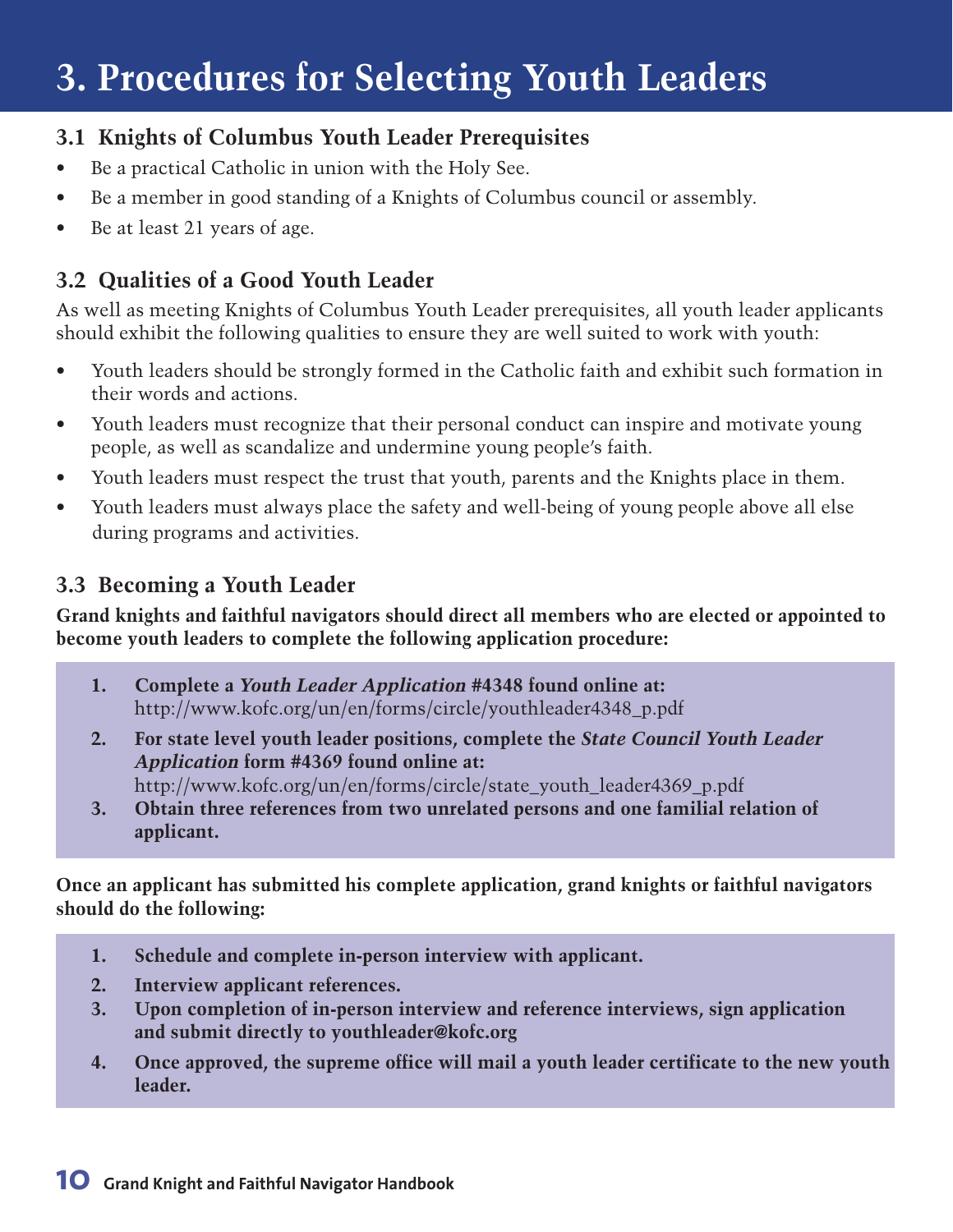#### **3.4 Youth Leader Applicant Interview**

Grand knights and faithful navigators are responsible for conducting an in-person interview of all youth leader applicants and completing phone interviews of each applicant's three references. In order to ensure a thorough screening of all applicants, Knights of Columbus has devised a set of standard questions to use during the in-person interview of the applicant and during reference interviews, along with a list of "red flags" to watch out for during the screening process. During interviews, ask open-ended questions that allow the applicant and/or his references to answer in more than just a few words. If an answer is too short or vague, ask follow-up questions or ask the applicant or his reference to explain.

#### **3.4.1 Youth Leader In-Person Interview Questions**

- Tell me about your involvement in the Knights of Columbus. Why did you become a Knight? Name several council activities you have been involved in.
- Why are you interested in becoming a youth leader?
- What do you know about the Columbian Squires program?
- What experience do you have working with children?
- What is it in your background that qualifies you to be a Knights of Columbus Youth Leader?
- Under what kind of supervisor do you function best? Do you work well within rules and policies?
- What are some questions/concerns you have about being a Knights of Columbus Youth Leader?
- Please tell me about a time when you were responsible for disciplining a child other than
- Have you completed the diocese's Safe Environment background check and training? Would you be willing to?
- What would you do if a child who is normally very active and friendly comes to a youth program one day unusually upset and doesn't want to interact with anyone? What would you do if you noticed a strange bruise on his arm?

#### **3.4.2 Red Flags to Watch For During Youth Leader In-Person Interviews**

- $\blacklozenge$  An unusually strong identification with children.
- $\blacklozenge$  Lack of mature relationships with adults.
- $\blacklozenge$  A belief that children are much better/easier to work with than adults.
- Answers that signal an applicant is extremely withdrawn or antisocial.
- $\blacklozenge$  Instances of corporal or harsh verbal punishment of a child.
- $\blacklozenge$  A strong preference for working with a particular sex or age of children.
- $\blacklozenge$  A strong preference for working alone or without supervision.
- $\blacklozenge$  A strong reluctance to follow rules and guidelines.
- $\blacklozenge$  A lack of involvement with local council or assembly.
- $\blacklozenge$  A lack of knowledge about Knights of Columbus, especially of its youth programs and Columbian Squires.
- Answers that signal a lack of understanding of Catholic moral and ethical teachings.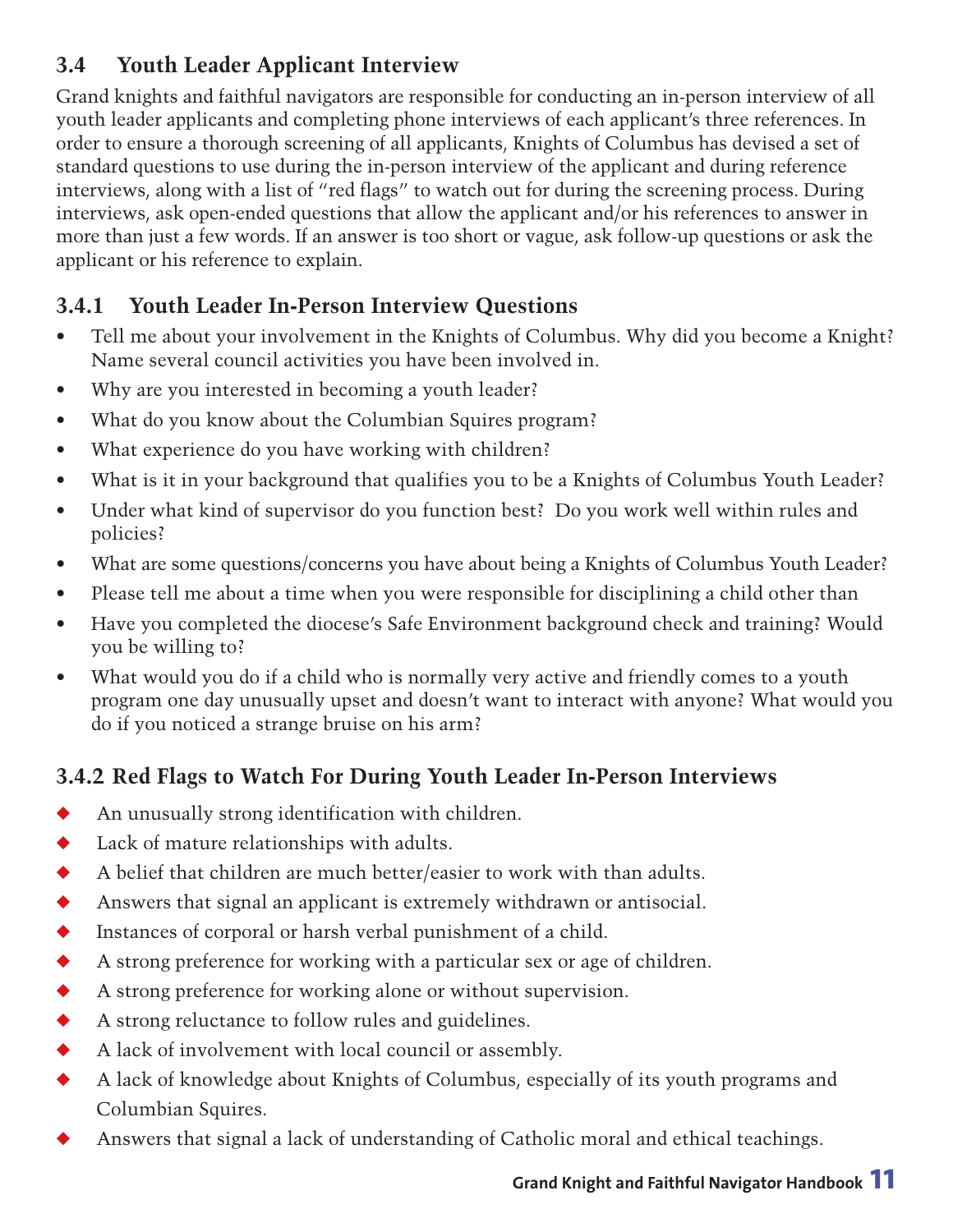#### **3.4.3 Reference Interview Questions: Professional Relationships**

The questions below should be used when interviewing references with whom an applicant has a professional relationship, such as a colleague or employer.

- How long has the applicant worked with you? What is the nature of your professional relationship? If the applicant has left this job, what was his reason for leaving?
- Have you ever observed the applicant working with children? If so, tell me about those interactions.
- Does the applicant follow the rules of your workplace? Does he value rules or like to challenge company regulations and policies?
- What skills does the applicant demonstrate that pertain to working with youth?
- Does the applicant communicate well with colleagues and superiors?
- How does the applicant respond to criticism and frustration on the job?
- Does this applicant show interest in training or improving his skills in his job?
- Would you recommend the applicant to work with youth?
- To your knowledge, has the applicant ever been convicted of a crime? Disciplined for sexual misconduct?

#### **3.4.4 Reference Interview Questions: Personal Relationships**

The questions below should be used when interviewing references with whom an applicant has a personal relationship, such as a friend, fellow Knight, family member or clergy member.

- How long have you known the applicant? What is your relationship to him?
- To the best of your knowledge, is the applicant a practical (practicing) Catholic in communion with the Holy See? Does he live his Catholic faith in his day-to-day life?
- Have you ever observed the applicant working with children? If so, tell me about those interactions.
- What skills does the applicant demonstrate that pertain to working with youth?
- How does the applicant respond/interact with authority figures? Does the applicant value rules or like to challenge regulations and policies?
- How does the applicant respond to stressful situations?
- Would you recommend the applicant for a position working with youth? Why/why not?
- To your knowledge, has the candidate ever been arrested or convicted of a crime? Has he ever been disciplined for sexual misconduct?

#### **3.4.5 Red Flags to Watch For During Reference Interviews**

As you interview each reference, be sure to look for these red flags in the answers:

- $\blacklozenge$  Indications that applicant responds immaturely or defensively to criticism.
- $\blacklozenge$  Indications that applicant does not respect authority figures or comply with company/civil rules and laws.
- $\blacklozenge$  Indications that applicant has unusually close relationships with children, or has disciplined a child inappropriately in the past.
- $\blacklozenge$  Indications that applicant is extremely antisocial, has few adult friendships.
- $\blacklozenge$  Indications that applicant does not demonstrate strong Catholic morals and ethics.
- $\blacklozenge$  Knowledge that applicant has been arrested or convicted of a crime, or accused of sexual misconduct.

#### **12 Grand Knight and Faithful Navigator Handbook**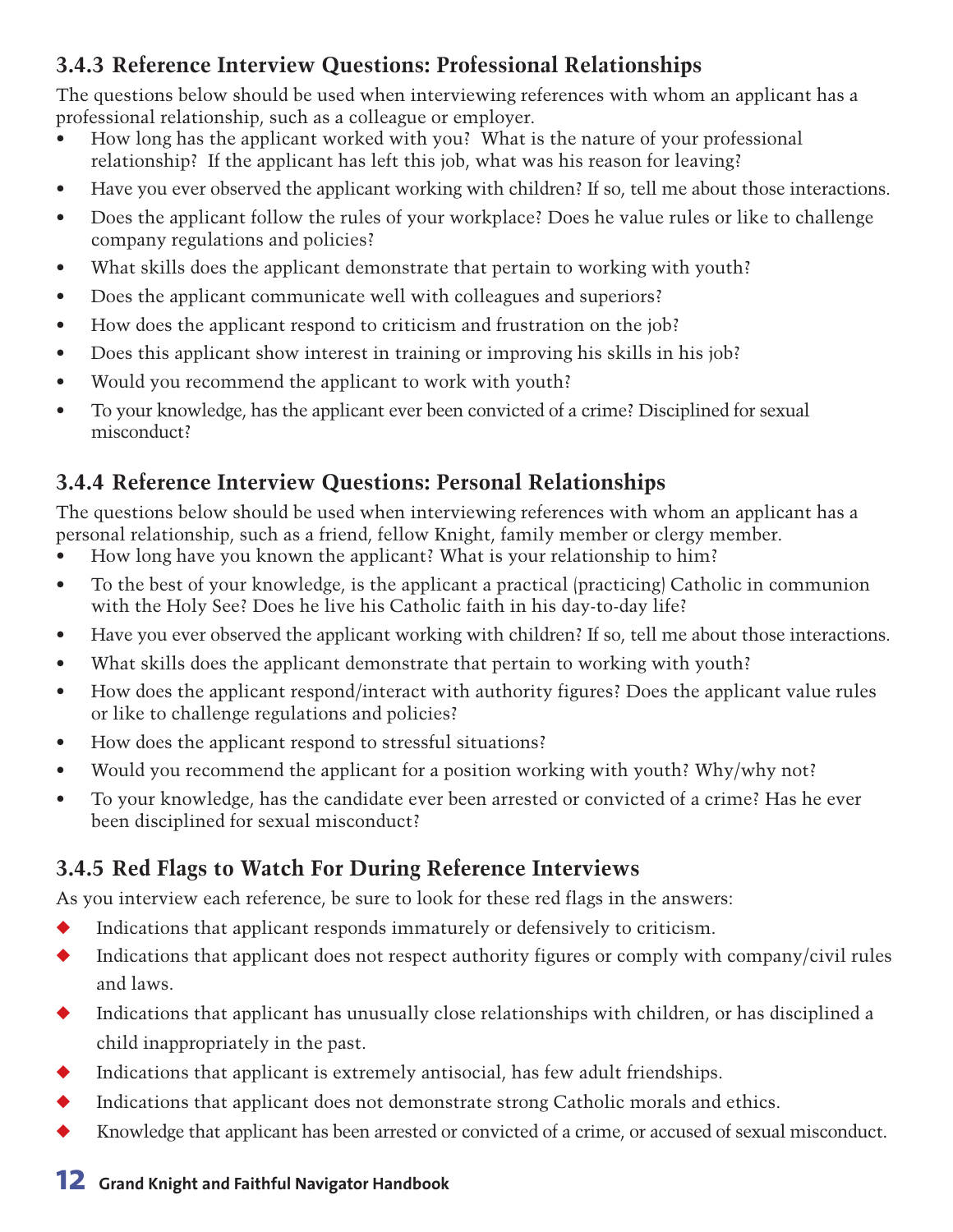#### **3.5 Background Checks**

The Supreme Office conducts background checks on each applicant for youth leader positions that may include, among other things, the following:

- State and federal criminal background check.
- National Sex Offender Registry check.
- Social Security number trace.
- Alias search.

Youth leaders must complete their background check authorization within 30 days of appointment.

**If a Knights of Columbus background check reveals any form of child abuse, sexual misconduct or other violent crime, the grand knight or faithful navigator and the applicant will be notified and the applicant be given the opportunity to respond. If the applicant responds, his response will be taken under review pending a final decision. If there is no response, the application will be rejected**

#### **3.6 Safe Environment Training**

All youth leaders are required to complete online training to prevent and detect signs of child physical, emotional, sexual abuse, and neglect, as well as how to report suspected child abuse. This training must be completed within 30 days of receiving email confirmation of appointment to a youth leader position. Grand knights and faithful navigators must ensure that youth leaders complete all training within the 30 days.

#### **Youth leaders are ineligible to serve if the background check authorization and online training are not completed within 30 days of appointment**

#### **3.6.1 Youth Leaders Must Comply With Diocesan Requirements**

Youth leaders must comply with any and all safe environment/youth protection training and background check requirements for the diocese and parish in which they volunteer.

#### **3.6.2 Youth Leaders Must Re-Train Every Two Years**

Youth leaders are required to renew their Knights of Columbus Safe Environment Program online training and background check every two years from date of their initial training. Youth leaders will receive an email reminder of this re-training requirement.

#### **3.6.3 Grand Knight And Faithful Navigator to Monitor Youth Leaders**

Grand knights and faithful navigators will receive specific administrative privileges on the Knights of Columbus online training "dashboard" website. Tools will be available to grand knights and faithful navigators to track each youth leader in his council or assembly to ensure that the youth leader has completed all background check and training requirements. Grand knights and faithful navigators are responsible for making sure that youth leaders complete background check authorization and complete all training within 30 days of receiving email confirmation of appointment to a youth leader position.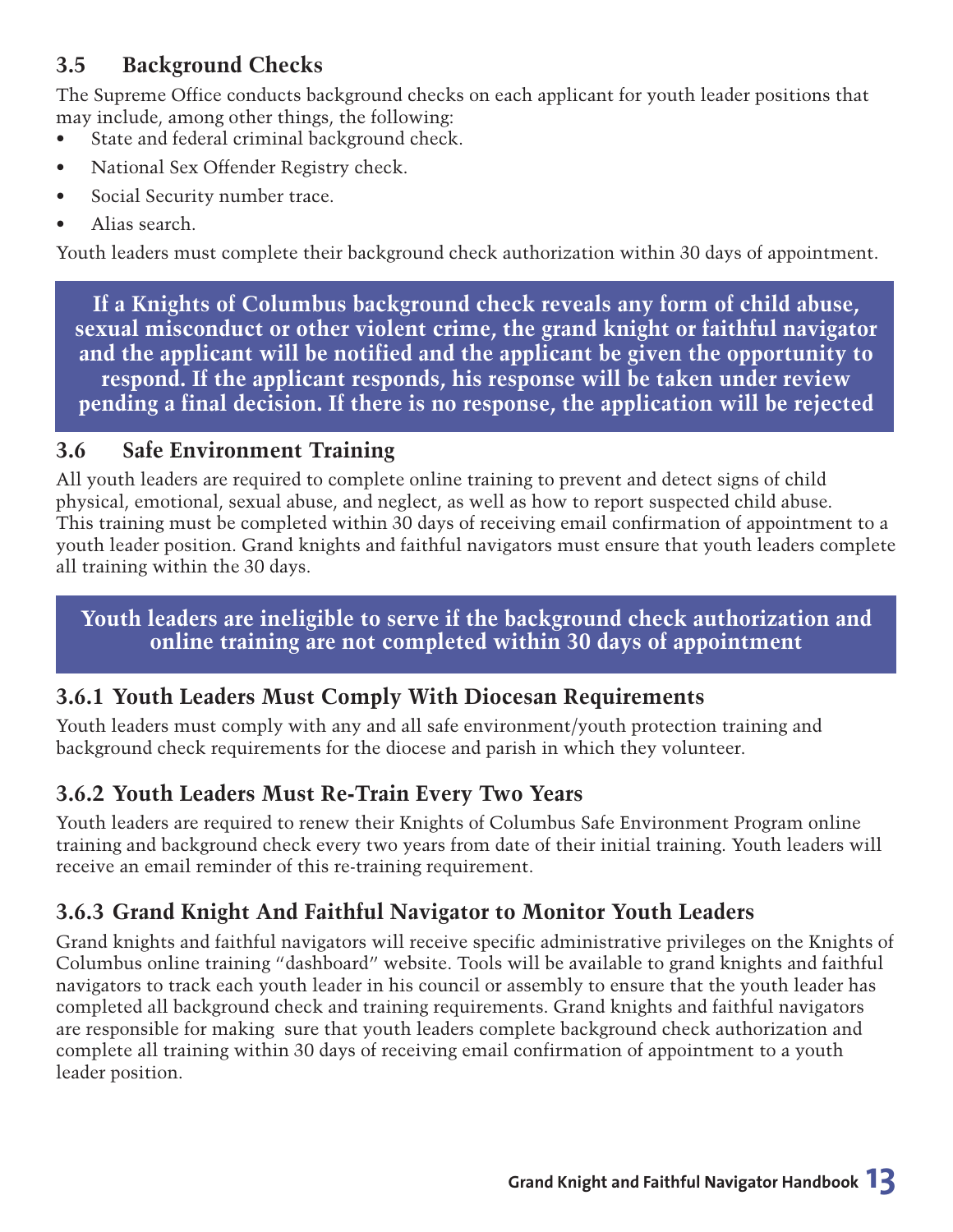# **4. Reporting Obligations**

Grand knights and faithful navigators must be prepared to address reports of actual or suspected abuse or misconduct. Members of Knights of Columbus who have a reasonable basis to believe that there may be abuse taking place in a Knights of Columbus program a moral obligation to report their information to law enforcement.

#### **4.1 Addressing Suspected Misconduct**

Grand knights and faithful navigators must respond swiftly to any policy violations or other red-flag behaviors or concerns. Reporting policy violations and other concerns regarding child safety can prevent abuse from taking place.

#### **4.1.1 Red Flag Behaviors**

- $\bullet$  Constantly trying to be alone with youth.
- $\blacklozenge$  Constantly speaking negatively about a youth.
- $\blacklozenge$  Bending or breaking rules and policies or allowing youth to bend or break the rules.
- $\bullet$  Complaining that adults are more difficult to work with than youth.
- $\blacklozenge$  Speaking about youth in an inappropriate, romantic or sexual manner.
- $\blacklozenge$  Giving gifts or money to youth.

#### **4.1.2 Responding to Red Flag Behavior**

- Interrupt the behavior.
- Report the behavior to the Knights of Columbus Safe Environment Hotline at 1-844-KOFC-SAFE.
- Reports against a district deputy should be made to state deputies.
- Document the report but DO NOT conduct an investigation personally.
- Keep reporting until appropriate action is taken.

#### **4.2 Addressing Suspected Abuse**

Grand knights and faithful navigators who are confronted by a youth participant with allegations of actual abuse should immediately report the incident and take steps to protect the youth.

#### **4.2.1 Responding to Reports of Abuse**

- Don't panic or overreact.
- Don't blame the youth for the incident.
- Don't criticize the youth.
- Let the youth know that you believe what he/she is saying.
- Support the youth and his/her decision to tell you.
- Let the youth know that he/she can continue to confide in you.

#### **14 Grand Knight and Faithful Navigator Handbook**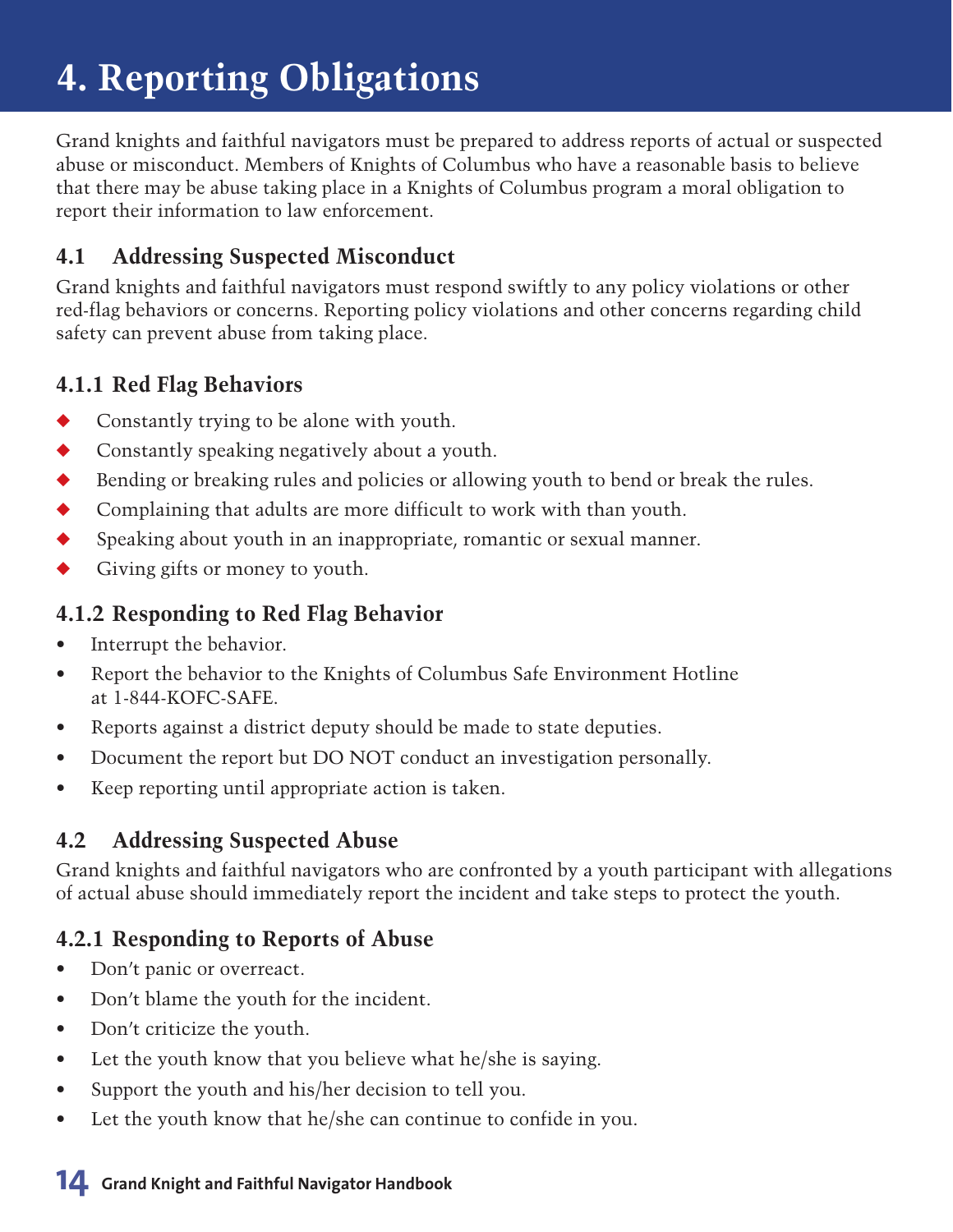- Avoid repeated interviews about the abuse.
- If the youth appears to have been, or be, injured, seek immediate medical attention.

#### **4.3 Procedure for Reporting Allegations of Abuse**

Every Knights of Columbus Youth Leader and officer, including grand knights and faithful navigators, are required to report all suspected instances abuse or misconduct.

#### **4.3.1 Grand Knights and Faithful Navigators Are Mandatory Reporters**

**Grand knights and faithful navigators are deemed mandatory reporters under this policy.**

- **1.** Grand knights and faithful navigators must immediately report any and all suspected child physical, emotional, sexual abuse and neglect to law enforcement.
- **2.** After reporting to law enforcement, grand knights and faithful navigators must immediately notify Knights of Columbus via the Knights of Columbus Safe Environment Hotline directly at: 1-844-KOFC-SAFE. (1-844-563-2723)
- **3.** If the alleged perpetrator is a member of the clergy, diocesan personnel or frequent volunteer in your parish, grand knights and faithful navigators should also contact their Diocesan Director of Safe Environments.

#### **4.3.2 Protection from Retaliation**

If a youth leader has seen or heard of suspected child abuse or misconduct in a council or assembly, he must report it immediately. By reporting any information he has, a youth leader is following Knights of Columbus procedure. His report will be taken seriously, and he will not be subject to any adverse action as long as his report is made in good faith, even if his allegations prove false.

#### **4.4 Contact Information for Additional Reporting Agencies**

Grand knights and faithful navigators are also strongly encouraged to report cases of suspected child abuse to any and all relevant child protection agency. These agencies may provide social services for victims of child abuse and their families.

#### **United States, U.S. Territories, Canada**

National Center for Missing and Exploited Children: 1-800-843-5678 Childhelp National Child Abuse Hotline: 1-800-422-4453

#### **Mexico**

National Center for Missing and Exploited Children: 001-800-843-5678

### **Philippines**

Child Health and Intervention and Protective Service: +632-734-4216

### **World Wide**

Cyber Tipline online reporting: www.cybertipline.com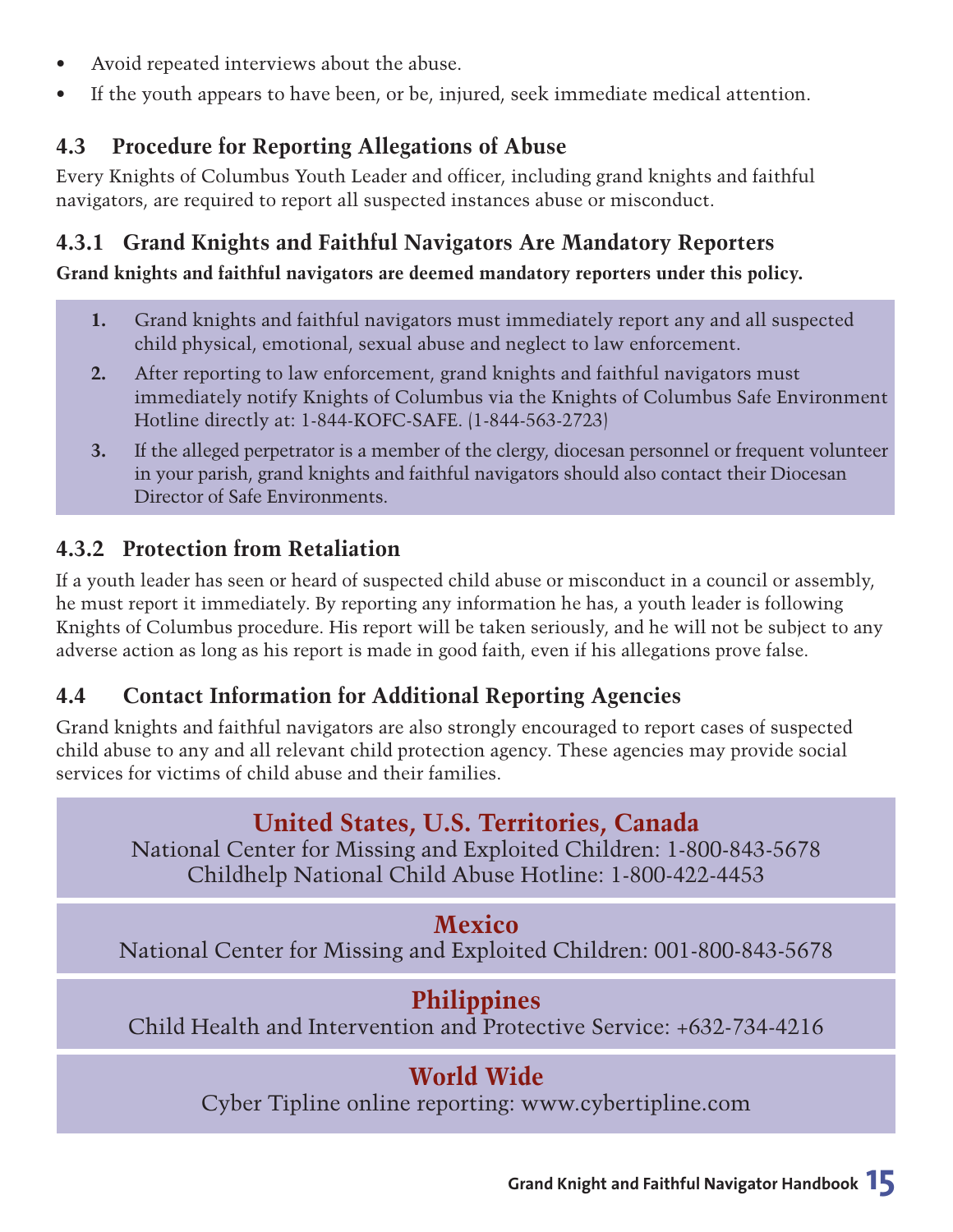# **Appendix A: Further Reading**

After reading through this handbook, you may want to learn more about maintaining a safeenvironment for youth participating in Knights of Columbus programs. Below are some resources that complement the Knights of Columbus Safe Environment Program and can help you understand how to strengthen your parish community and protect youth as they grow in God's love.

# **From the Church**

**The Vatican's** collection of papal documents on the family offers spiritual and practical guidance for those wishing to educate themselves and their children on the body, marriage, familial relationships and human sexuality. Public access to these documents is available at:

**http://www.vatican.va/themes/famiglia\_test/santopadre\_en.htm**

Useful Web Pages:

*Familiaris Consortio* **(St. John Paul II)** http://www.vatican.va/holy\_father/john\_paul\_ii/apost\_exhortations/documents/hf\_ jp-ii\_exh\_19811122\_familiaris-consortio\_en.html

*Letter to Families* **(St. John Paul II)** http://www.vatican.va/holy\_father/john\_paul\_ii/letters/documents/hf\_ jp-ii\_let\_02021994\_families\_en.html

*Lumen Fidei* **(Pope Francis)** http://w2.vatican.va/content/francesco/en/encyclicals/documents/papafrancesco\_20130629\_enciclica-lumen-fidei.html

# **From The United States Conference of Catholic Bishops**

**The United States Conference of Catholic Bishops** has devoted a special section of its websiteto child and youth protection. Access to research on child abuse and youth protection, best practices for prevention and detection, and the Charter for the Protection of Children and Young People is available at: **http://www.usccb.org/issues-and-action/child-and-youth-protection/index.cfm**

**The National Catholic Risk Retention Group, Inc.** hascreated its own safeenvironment training program for the Church, VIRTUS, that is in use today by many local dioceses. Resources for parents, educators and children, as well as online training, can be accessed at: **www.virtus.org** 

**The Arlington Diocese**, under the leadership of Bishop Paul S. Loverde, has made education about human sexuality and the threats posed to the family and youth today its mission. Many good resources for practical Catholics can befound at: **http://www.arlingtondiocese.org/**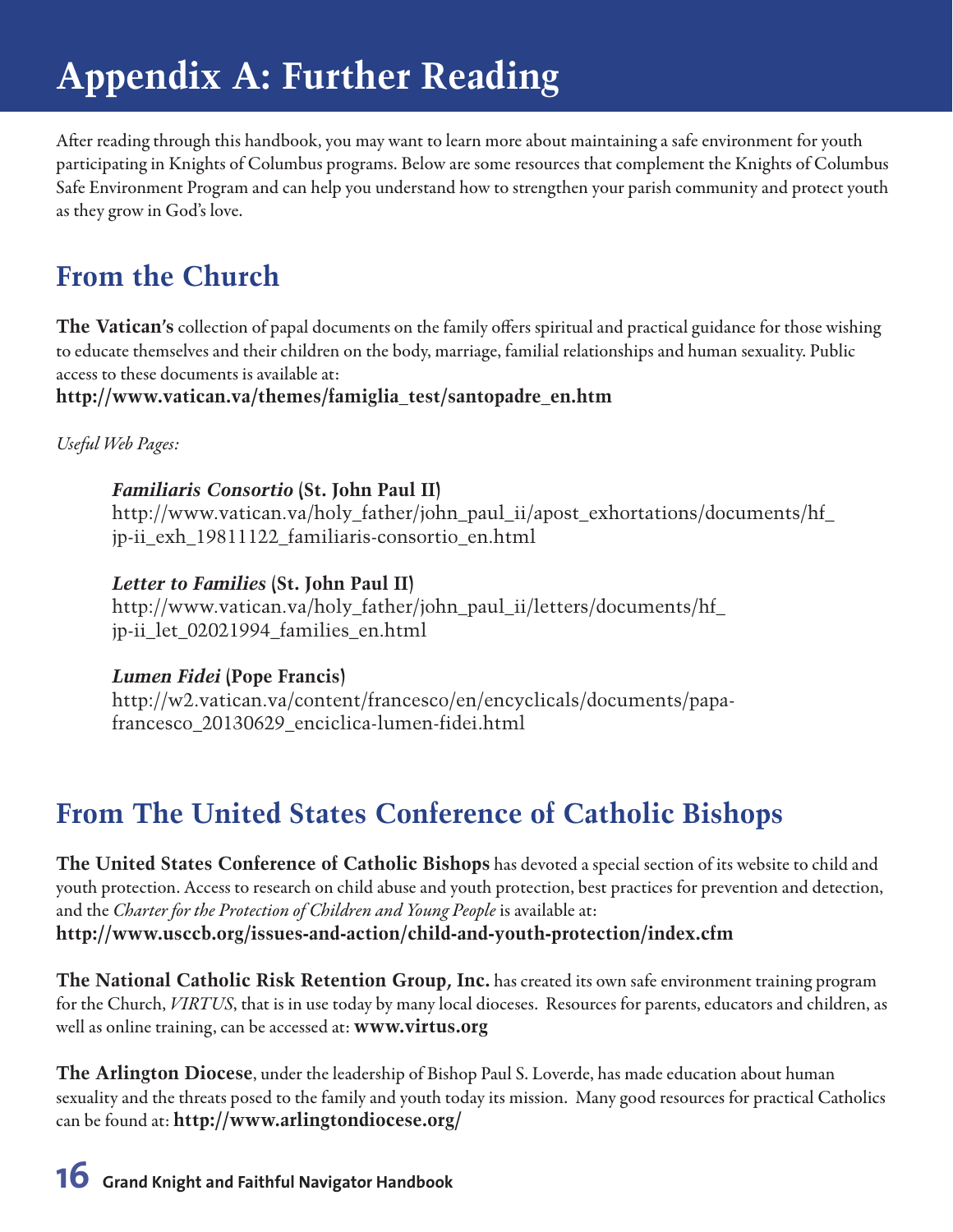Useful Web Pages:

**Catholic Parenting Resources** http://www.arlingtondiocese.org/purity/parents.aspx

#### **Bought with a Price: Every Man's Duty to Protect Himself and his Family from A Pornographic Culture (Pastoral Letter from Bishop Loverde)**

http://www.arlingtondiocese.org/uploadedFiles/Library/docs/Communications/Letters\_fro m\_Bishop\_Loverde/Bought\_with\_a\_Price.pdf

### **From the Knights of Columbus**

**Fathers for Good** is a web-based initiative of Knights of Columbus that supports parents as they raise their children in the Catholic faith. Articles addressing the challenges of child-rearing in today's world and tools for strengthening the family can befound here: **www.fathersforgood.org**

Useful Web Pages:

**Digital Vigilance for Parents** http://www.fathersforgood.org/ffg/en/big\_four/digital\_vigilance.html

**Protecting Children from Abuse** http://www.fathersforgood.org/ffg/en/big\_four/protecting\_children.html

**Warning Kids about Porn** http://www.fathersforgood.org/ffg/en/big\_four/protect\_them.html

**Catholic Information Service** was started by Knights of Columbus in 1948 to provide low-cost Catholic publications for evangelization and education. Literature on human sexuality, the family and the challenges Catholics facein today's world are available here: **www.kofc.org/cis**

Useful Web Pages:

**The Family in the Modern World** http://www.kofc.org/un/en/resources/cis/cis318.pdf

**In the Image of Love: Marriage, the Family and the New Evangelization** http://www.kofc.org/un/en/resources/cis/cis407.pdf

**Blessed are the Pure in Heart: A Pastoral Letter on the Dignity of the Human Person and the Dangers of Pornography**

http://www.kofc.org/un/en/resources/cis/cis323.pdf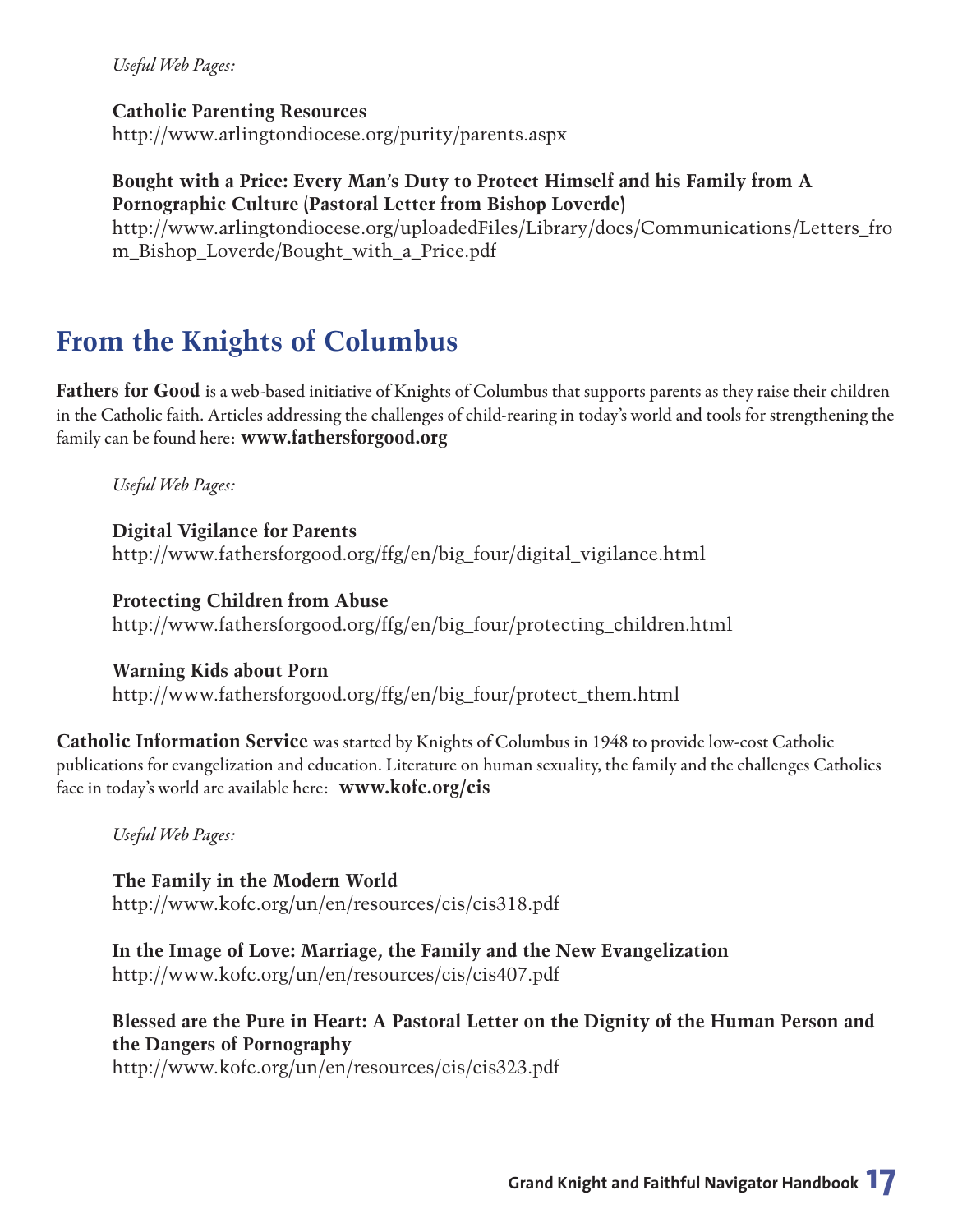# **From Youth Serving Organizations**

**Boy Scouts of America** is a national leader in youth protection policy and training. Its website offers printerfriendly resources for parents and their children, a comprehensive Internet-safety program, and web-based training, all of which is available regardless of an affiliation with the Boy Scouts of America. Find it all here: **http://www.scouting.org/Training/youthprotection.aspx**

**Darkness to Light** is a nonprofit organization dedicated to ending child sexual abusein the United States. In addition to providing support for other youth-serving organizations, Darkness to Light offers awareness training for parents and individuals and resources for starting initiatives in the local community. These tools can be accessed at: **http://www.d2l.org/site/c.4dICIJOkGcISE/b.6069275/k.31EB/Prevention.htm**

**Childhelp** offers social services to survivors of child abuse and their families in the United States, U.S. territories and Canada through their child abuse hotline. Parents, educators and youth can also join a local chapter of Childhelp to empower their community against child abuse. Resources can be found at: **www.childhelp.org** 

### **From Government Agencies**

**The Centers for Disease Control and Prevention** has drafted a handbook specifically for youth-serving organizations to help prevent and respond to child sexual abuse. This, and other helpful resources,can befound at: **http://www.cdc.gov/violenceprevention/childmaltreatment/index.html**

**The Children's Bureau**, a branch of the U.S. Department of Health & Human Services, offers information on state- and federal-run prevention programs, social services for survivors ofchild abuse, and reporting systems dedicated to child physical, emotional, sexual abuse and neglect. Access these resources at: **http://www.acf.hhs.gov/programs/cb/focus-areas/child-abuse-neglect**

**The National Institute of Justice** has compiled resources for survivors of child abuse who are taking legal action against perpetrators, as well as research on the effects of child abuse and best practices for communities. Find these important resources at: **http://www.nij.gov/topics/crime/child-abuse/pages/welcome.aspx**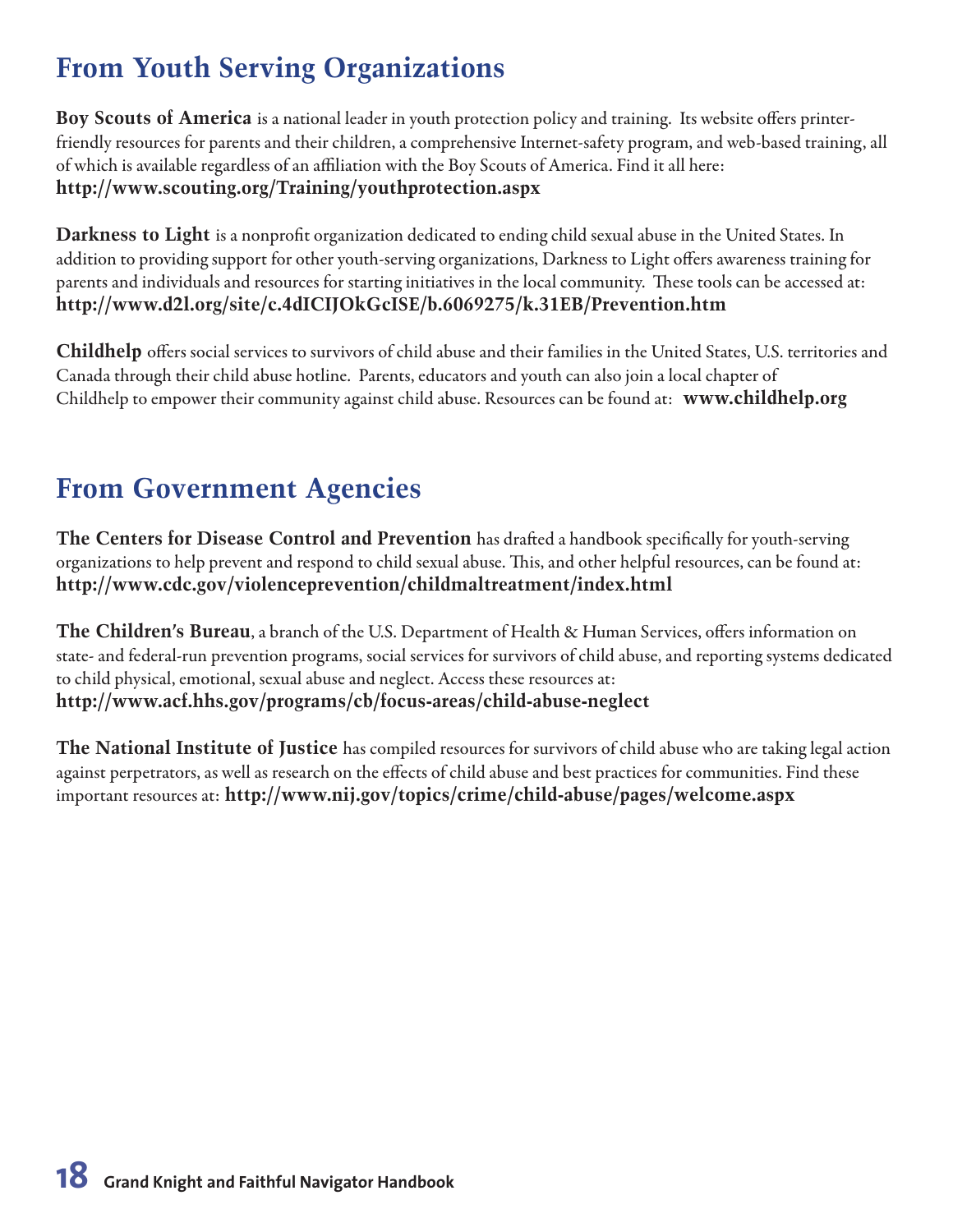# **Appendix B: Bibliography**

Anderson, C.A. (2001).The Family in the Modern World, Introduction. New Haven, CT: Catholic Information Service.

Archdiocese of Hartford. (2003). Policies and Procedures for the Protection of Children and Youth. Hartford, CT: Archdiocese of Hartford.

Battersby, W.J. (1970). Brother Barnabas: Pioneer in Modern Social Service.Winona, MN: St. Mary's College Press.

Benedict XVI. (2012). Homily at the 7th World Meeting of Families. Vatican City: Libreria Editrice Vaticana. http://www.vatican.va/holy\_father/benedict\_xvi/homilies/2012/documents/hf\_benxvi\_hom\_20120603\_milano\_en.html

Boy Scouts of America. (2014). Guide to Safe Scouting: A Guide for Current Policies and Procedures. Irving, TX. Boy Scouts of America.

Boy Scouts of America. (2005). How to Protect Your Children from Child Abuse: A Parent's Guide. Irving, TX: Boy Scouts of America.

Bransfield, J. B. (2010). The Human Person: According to John Paul II. Boston, MA: Pauline Books and Media.

Centers for Disease Control and Prevention. (2005). Adverse Childhood Experiences Study: Data and Statistics. Atlanta, GA: Centers for Disease Control and Prevention, National Center for Injury Prevention and Control. http://www.cdc.gov/nccdphp/ace/prevalence.htm

Diocese of Bridgeport. (2003). Policies and Procedures Relating to Allegations of Sexual Abuse of Minors by Priests or Deacons or by Lay Employees or Volunteers. Bridgeport, CT: Diocese of Bridgeport.

Finkelhor, D. (2009). The Prevention of Childhood Sexual Abuse. The Future of Children. 19:2. 169-194. DOI: 10.1353

Francis. (2013). On Faith: Encyclical Letter, Lumen Fidei, of the Supreme Pontiff Francis to the Bishops, Priests and Deacons, Consecrated persons, and to the Lay Faithful. Vatican City: Libreria Editrice Vaticana. http://w2.vatican.va/content/francesco/en/encyclicals/documents/papafrancesco\_20130629\_enciclica-lumen-fidei.html

John Paul II. (1994). Letter to Families. Vatican City: Libreria Editrice Vaticana. http://www.vatican.va/holy\_father/john\_paul\_ii/letters/documents/hf\_jpii let 02021994 families en.html

John, Paul II. (1981) On the Family: Apostolic Exhortation, Familiaris Consortio, of His Holiness Pope John Paul II to the Episcopate, to the Clergy and to the Faithful of the Whole Catholic Church Regarding the Role of the Christian Family in the Modern World. Vatican City: Libreria Editrice Vaticana. http://www.vatican.va/holy\_father/john\_paul\_ii/apost\_exhortations/documents/hf\_jpii\_exh\_19811122\_familiaris-consortio\_en.html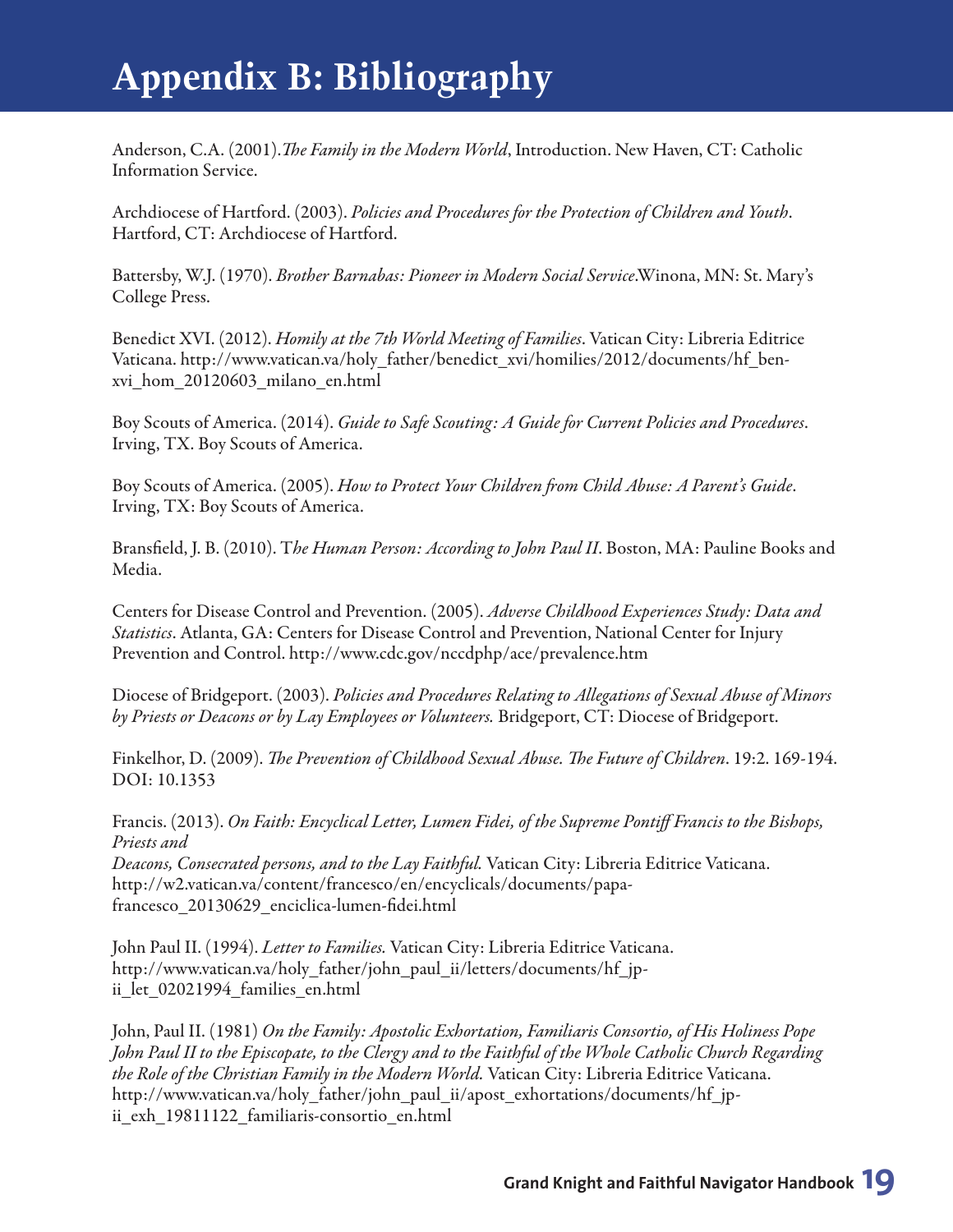Loverde, P.S. (2014). Bought with a Price: Every Man's Duty to Protect Himself and his Family from a Pornographic Culture. Arlington, VA: Diocese of Arlington.

National Center for Missing & Exploited Children. (2013). Safe to Compete: An Introduction to Sound Practices for Keeping Children Safer in Youth-serving Organizations. Alexandria, VA: National Center for Missing & Exploited Children.

Nonprofit Risk Management Center. (2004). Staff Screening Toolkit (3rd ed.). Washington, D.C. Retrieved from: https://www.nationalserviceresources.gov/files/r3300-staff-screening-tool-kit.pdf

Oder, S. & Gaeta, S. (2010). Why He is a Saint: The Life and Faith of Pope John Paul II and the Case for Canonization. New York, NY: Rizzoli International Publications, Inc. The Pontifical Council for the Family. (1995). The Truth and Meaning of Human Sexuality: Guidelines for Education within the Family. Vatican City: Libreria Editrice Vaticana. http://www.vatican.va/roman\_curia/pontifical\_councils/family/documents/rc\_pc\_family\_doc\_0812 1995\_ human-sexuality\_en.html

Saul, Janet, & Audage, Natalie. (2007). Preventing Child Sexual Abuse Within Youth-serving Organizations: Getting Started on Policies and Procedures. Atlanta, Georgia: U.S. Department of Health and Human Services.

Scicluna, C.J., Zollner, H. & Ayotte, D.J. (Eds.) . (2012). Toward Healing and Renewal: The 2012 Symposium on the Sexual Abuse of Minors Held at the Pontifical Gregorian University. New York: Paulist Press.

United States Conference of Catholic Bishops. (2011). Charter for the Protection of Children and Young People. Washington, D.C. Retrieved from: http://www.usccb.org/issues-and-action/child-and-youthprotection/upload/ Charter-for-the-Protection-of-Children-and-Young-People-revised-2011.pdf

U.S. Department of Health and Human Services, Administration on Children, Youth, and Families. (2007). Child Maltreatment 2005. Washington, D.C.: U.S. Government Printing Office. http://www.acf.hhs.gov/programs/cb/pubs/cm05/cm05.pdf

U.S. Department of Health and Human Services, Children's Bureau (2013). Child Maltreatment 2012. Washington, D.C.: U.S. Department of Health and Human Services, Children's Bureau. http://www.acf.hhs.gov/sites/default/files/cb/cm2012.pdf#page=18

U.S. Department of Justice (1997). Child Sexual Molestation: Research Issues. Washington, D.C.: U.S. Department of Justice, Office of Justice Programs, National Institute of Justice. https://www.ncjrs.gov/pdffiles/163390.pdf

Wolack, J., Finkelhor, D., & Mitchell, K. (2011). *Child Pornography Possessors: Trends in Offender and* Case Characteristics. Sexual Abuse: A Journal of Research and Treatment. 23:1 22-42. DOI:10.177

Wolack, J., Finkelhor, D., & Mitchell, K. (2004). Internet-initiated Sex Crimes against Minors: Implications for Prevention Based on Findings from a National Study. Journal of Adolescent Health. 35:424. DOI: 10.1016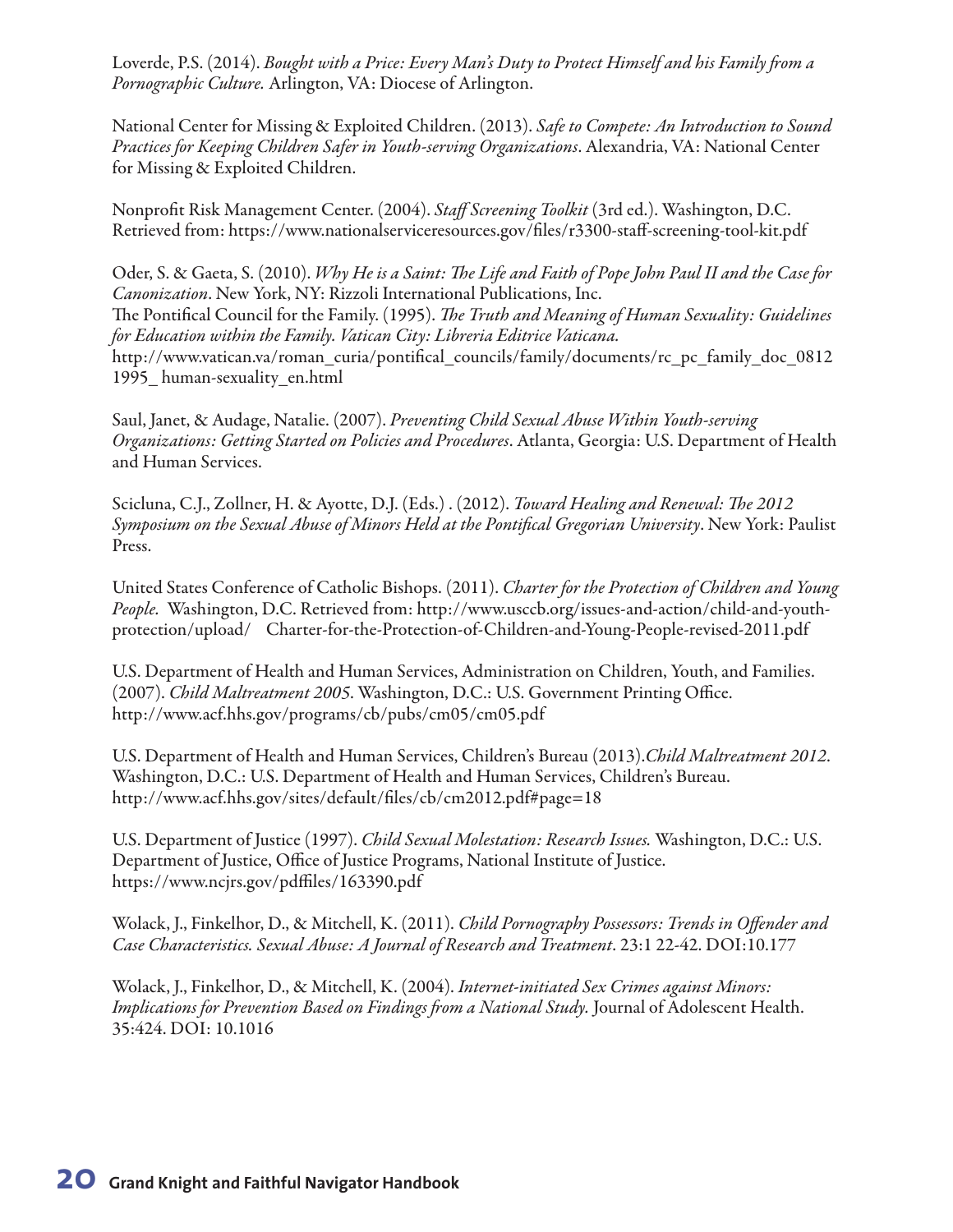# **Sub Tuum Præsidium**

*We Fly to Thy Protection* We fly to thy protection, O holy Mother of God; Despise not our petitions In our necessities, But deliver us always From all dangers, O glorious and Blessed Virgin. Amen.



*Immaculate Conception, Sister Marie de l'Eucharistie Notre-Dame de Quèbec Cathedral-Basilica*